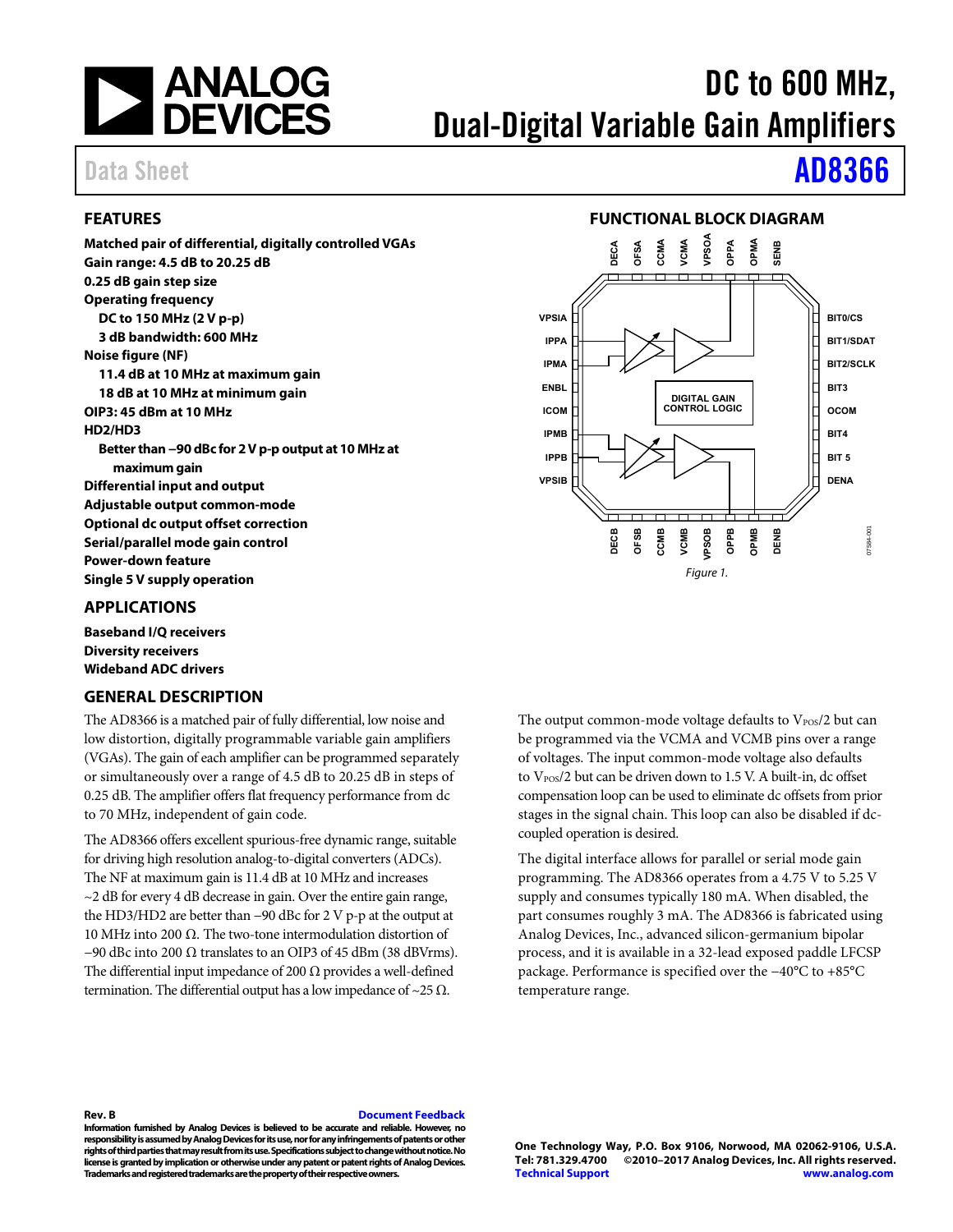# **TABLE OF CONTENTS**

## <span id="page-1-0"></span>**REVISION HISTORY**

| 8/2017-Rev. A to Rev. B |  |
|-------------------------|--|
|                         |  |
|                         |  |
|                         |  |
|                         |  |

| $3/2011$ —Rev. 0 to Rev. A                             |  |
|--------------------------------------------------------|--|
| Changes to Table 2, Internal Power Dissipation Value 6 |  |

### 10/2010-Revision 0: Initial Version

| Quadrature Errors and Image Rejection 18 |  |
|------------------------------------------|--|
|                                          |  |
|                                          |  |
|                                          |  |
|                                          |  |
|                                          |  |
|                                          |  |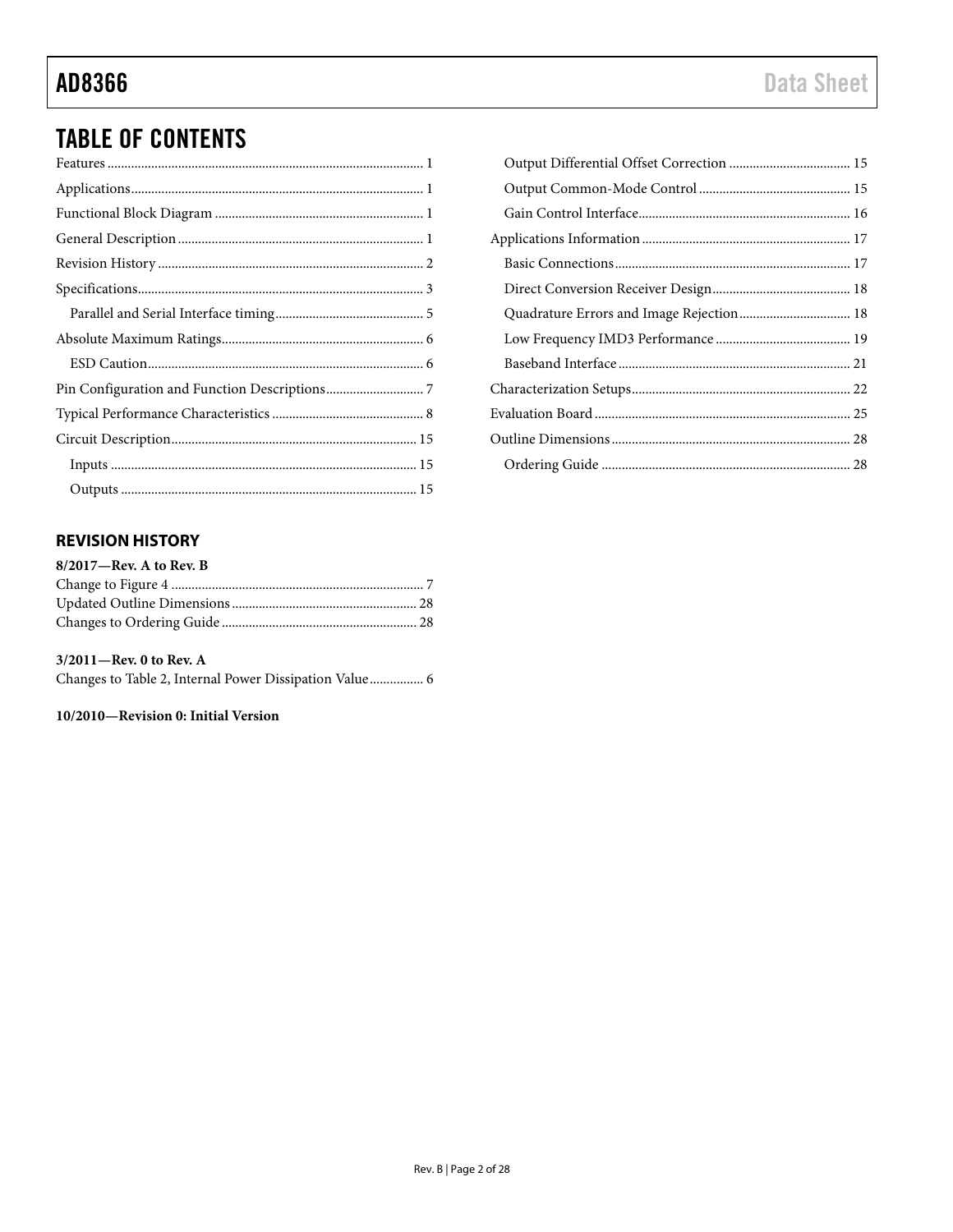## <span id="page-2-0"></span>**SPECIFICATIONS**

V<sub>S</sub> = 5 V, T<sub>A</sub> = 25°C, Z<sub>S</sub> = 200 Ω, Z<sub>L</sub> = 200 Ω, f = 10 MHz, unless otherwise noted.

### **Table 1.**

| <b>Parameter</b>                           | Min                                                         | <b>Typ</b> | Max                 | Unit |           |
|--------------------------------------------|-------------------------------------------------------------|------------|---------------------|------|-----------|
| <b>DYNAMIC PERFORMANCE</b>                 |                                                             |            |                     |      |           |
| Bandwidth                                  |                                                             | 600        |                     | MHz  |           |
|                                            | 1 dB; all gain codes                                        |            | 200                 |      | MHz       |
| <b>Slew Rate</b>                           | Maximum gain                                                |            | 1100                |      | $V/\mu s$ |
|                                            | Minimum gain                                                |            | 1500                |      | $V/\mu s$ |
| <b>INPUT STAGE</b>                         | IPPA, IPMA, IPPB, IPMB                                      |            |                     |      |           |
| Linear Input Swing                         | At minimum gain $A_v = 4.5$ dB, 1 dB gain compression       |            | 3.6                 |      | V p-p     |
| Differential Input Impedance               |                                                             |            | 217                 |      | Ω         |
| Minimum Input Common-Mode Voltage          |                                                             |            | 1.5                 |      | V         |
| Maximum Input Common-Mode Voltage          |                                                             |            | $V_{POS}/2 + 0.075$ |      | v         |
|                                            | Input pins left floating                                    |            | V <sub>POS</sub> /2 |      | v         |
| GAIN                                       |                                                             |            |                     |      |           |
| Minimum Voltage Gain                       |                                                             |            | 4.5                 |      | dB        |
| Maximum Voltage Gain                       |                                                             |            | 20.25               |      | dB        |
| Gain Step Size                             | All gain codes                                              |            | 0.25                |      | dB        |
| Gain Step Accuracy                         | All gain codes                                              |            | ±0.25               |      | dB        |
| <b>Gain Flatness</b>                       | Maximum gain, DC to 70 MHz                                  |            | 0.1                 |      | dB        |
| Gain Mismatch                              | Channel A/Channel B at minimum/maximum gain code            |            | 0.1                 |      | dB        |
| <b>Group Delay Flatness</b>                | All gain codes, 20% fractional bandwidth, fc < 100 MHz      |            | < 0.5               |      | ns        |
| Mismatch                                   | Channel A and Channel B at same gain code                   |            | 2                   |      | ps        |
| Gain Step Response                         | Maximum gain to minimum gain                                |            | 30                  |      | ns        |
|                                            | Minimum gain to maximum gain                                |            | 60                  |      | ns        |
| Common-Mode Rejection Ratio                |                                                             |            | $-66.2$             |      | dB        |
| <b>OUTPUT STAGE</b>                        | OPPA, OPMA, OPPB, OPMB, VCMA, VCMB                          |            |                     |      |           |
| <b>Linear Output Swing</b>                 | 1 dB gain compression                                       |            | 6                   |      | V p-p     |
| Differential Output Impedance              |                                                             |            | 28                  |      | Ω         |
| Output DC Offset                           | Inputs shorted, offset loop disabled at                     |            | $-10/-30$           |      | mV        |
|                                            | minimum/maximum gain                                        |            |                     |      |           |
|                                            | Inputs shorted, offset loop enabled (across all gain codes) |            | 10                  |      | mV        |
| Minimum Output Common-Mode Voltage         | HD3, HD2 $> -90$ dBc, 2 V p-p output                        |            | 1.6                 |      | v         |
| Maximum Output Common-Mode Voltage         | HD3, HD2 > -90 dBc, 2 V p-p output                          |            | 3                   |      | v         |
|                                            | VCMA and VCMB left floating                                 |            | $V_{POS}/2$         |      | v         |
| Common-Mode Setpoint Input Impedance       |                                                             |            | 4                   |      | $k\Omega$ |
| NOISE/DISTORTION                           |                                                             |            |                     |      |           |
| 3 MHz                                      |                                                             |            |                     |      |           |
| Noise Figure                               | Maximum gain                                                |            | 11.3                |      | dB        |
|                                            | Minimum gain                                                |            | 18.2                |      | dB        |
| Second Harmonic                            | 2 V p-p output, maximum gain                                |            | $-82$               |      | dBc       |
|                                            | 2 V p-p output, minimum gain                                |            | $-82$               |      | dBc       |
| Third Harmonic                             | 2 V p-p output, maximum gain                                |            | $-87$               |      | dBc       |
|                                            | 2 V p-p output, minimum gain                                |            | $-90$               |      | dBc       |
| OIP3 <sup>1</sup>                          | 2 V p-p composite, maximum gain                             |            | 34                  |      | dBVrms    |
|                                            | 2 V p-p composite, minimum gain                             |            | 35                  |      | dBVrms    |
| OIP2 <sup>1</sup>                          | 2 V p-p composite, maximum gain                             |            | 76                  |      | dBVrms    |
|                                            | 2 V p-p composite, minimum gain                             |            | 76                  |      | dBVrms    |
| Output 1 dB Compression Point <sup>1</sup> | Maximum gain                                                |            | 6.7                 |      | dBVrms    |
|                                            | Minimum gain                                                |            | 6.9                 |      | dBVrms    |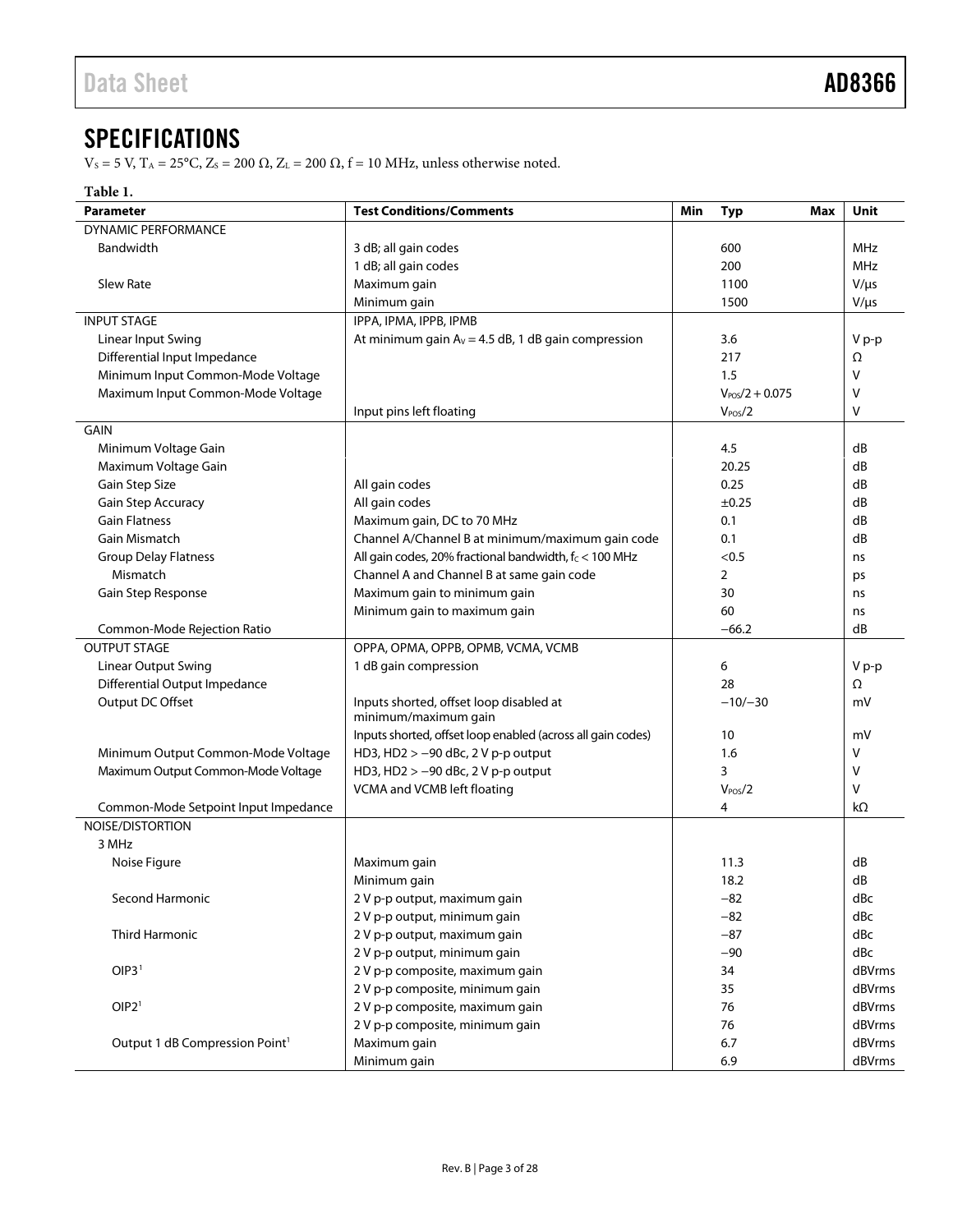<span id="page-3-0"></span>

| Parameter                                  |                                                                                                                                                                                                                                                                                                                                                                                                                                                                                                                                                                                                                                                                                                                                                                                                                                                                                                                                                                                                                                                                                                                                                                                                                                                                                                                                                                                                                                                                                                                                                                                                     |      |      | Max  | Unit       |
|--------------------------------------------|-----------------------------------------------------------------------------------------------------------------------------------------------------------------------------------------------------------------------------------------------------------------------------------------------------------------------------------------------------------------------------------------------------------------------------------------------------------------------------------------------------------------------------------------------------------------------------------------------------------------------------------------------------------------------------------------------------------------------------------------------------------------------------------------------------------------------------------------------------------------------------------------------------------------------------------------------------------------------------------------------------------------------------------------------------------------------------------------------------------------------------------------------------------------------------------------------------------------------------------------------------------------------------------------------------------------------------------------------------------------------------------------------------------------------------------------------------------------------------------------------------------------------------------------------------------------------------------------------------|------|------|------|------------|
| 10 MHz                                     |                                                                                                                                                                                                                                                                                                                                                                                                                                                                                                                                                                                                                                                                                                                                                                                                                                                                                                                                                                                                                                                                                                                                                                                                                                                                                                                                                                                                                                                                                                                                                                                                     |      |      |      |            |
| Noise Figure                               |                                                                                                                                                                                                                                                                                                                                                                                                                                                                                                                                                                                                                                                                                                                                                                                                                                                                                                                                                                                                                                                                                                                                                                                                                                                                                                                                                                                                                                                                                                                                                                                                     |      |      |      | dB         |
|                                            |                                                                                                                                                                                                                                                                                                                                                                                                                                                                                                                                                                                                                                                                                                                                                                                                                                                                                                                                                                                                                                                                                                                                                                                                                                                                                                                                                                                                                                                                                                                                                                                                     |      |      |      | dB         |
| Second Harmonic                            |                                                                                                                                                                                                                                                                                                                                                                                                                                                                                                                                                                                                                                                                                                                                                                                                                                                                                                                                                                                                                                                                                                                                                                                                                                                                                                                                                                                                                                                                                                                                                                                                     |      |      |      | dBc        |
|                                            |                                                                                                                                                                                                                                                                                                                                                                                                                                                                                                                                                                                                                                                                                                                                                                                                                                                                                                                                                                                                                                                                                                                                                                                                                                                                                                                                                                                                                                                                                                                                                                                                     |      |      |      | dBc        |
| Third Harmonic                             |                                                                                                                                                                                                                                                                                                                                                                                                                                                                                                                                                                                                                                                                                                                                                                                                                                                                                                                                                                                                                                                                                                                                                                                                                                                                                                                                                                                                                                                                                                                                                                                                     |      |      |      | dBc        |
|                                            | <b>Test Conditions/Comments</b><br>Min<br>Typ<br>Maximum gain<br>11.4<br>Minimum gain<br>18<br>2 V p-p output, maximum gain<br>$-97$<br>2 V p-p output, minimum gain<br>$-96$<br>2 V p-p output, maximum gain<br>$-97$<br>$-90$<br>2 V p-p output, minimum gain<br>2 V p-p composite, maximum gain<br>38<br>2 V p-p composite, minimum gain<br>36<br>2 V p-p composite, maximum gain<br>72<br>76<br>2 V p-p composite, minimum gain<br>Maximum gain<br>$\overline{7}$<br>Minimum gain<br>6.7<br>11.8<br>Maximum gain<br>18.2<br>Minimum gain<br>2 V p-p output, maximum gain<br>$-82$<br>$-84$<br>2 V p-p output, minimum gain<br>2 V p-p output, maximum gain<br>$-80$<br>2 V p-p output, minimum gain<br>$-71$<br>32<br>2 V p-p composite, maximum gain<br>26<br>2 V p-p composite, minimum gain<br>2 V p-p composite, maximum gain<br>71<br>2 V p-p composite, minimum gain<br>78<br>6.7<br>Maximum gain<br>6.7<br>Minimum gain<br>SENB, DENA, DENB, BITO, BIT1, BIT2, BIT3, BIT4, BIT5<br>2.2<br>1.2<br>$\mathbf{1}$<br>50<br>$SENB = high$<br>Serial clock frequency (maximum)<br>44.4<br>CS rising edge to first SCLK rising edge (minimum)<br>7.5<br>SCLK high pulse width (minimum)<br>7.5<br>SCLK low pulse width (minimum)<br>15<br>7.5<br>SCLK falling edge to CS low (minimum)<br>SDAT setup time (minimum)<br>7.5<br>SDAT hold time (minimum)<br>15<br>$SENB = low$<br>DENA/DENB high pulse width (minimum)<br>7.5<br>DENA/DENB low pulse width (minimum)<br>15<br>BITx setup time (minimum)<br>7.5<br>BITx hold time (minimum)<br>7.5<br>VPSIA, VPSIB, VPSOA, VPSOB, ICOM, OCOM, ENBL |      |      |      | dBc        |
| OIP3 <sup>1</sup>                          |                                                                                                                                                                                                                                                                                                                                                                                                                                                                                                                                                                                                                                                                                                                                                                                                                                                                                                                                                                                                                                                                                                                                                                                                                                                                                                                                                                                                                                                                                                                                                                                                     |      |      |      | dBVrms     |
|                                            |                                                                                                                                                                                                                                                                                                                                                                                                                                                                                                                                                                                                                                                                                                                                                                                                                                                                                                                                                                                                                                                                                                                                                                                                                                                                                                                                                                                                                                                                                                                                                                                                     |      |      |      | dBVrms     |
| OIP2 <sup>1</sup>                          |                                                                                                                                                                                                                                                                                                                                                                                                                                                                                                                                                                                                                                                                                                                                                                                                                                                                                                                                                                                                                                                                                                                                                                                                                                                                                                                                                                                                                                                                                                                                                                                                     |      |      |      | dBVrms     |
|                                            |                                                                                                                                                                                                                                                                                                                                                                                                                                                                                                                                                                                                                                                                                                                                                                                                                                                                                                                                                                                                                                                                                                                                                                                                                                                                                                                                                                                                                                                                                                                                                                                                     |      |      |      | dBVrms     |
| Output 1 dB Compression Point <sup>1</sup> |                                                                                                                                                                                                                                                                                                                                                                                                                                                                                                                                                                                                                                                                                                                                                                                                                                                                                                                                                                                                                                                                                                                                                                                                                                                                                                                                                                                                                                                                                                                                                                                                     |      |      |      | dBVrms     |
|                                            |                                                                                                                                                                                                                                                                                                                                                                                                                                                                                                                                                                                                                                                                                                                                                                                                                                                                                                                                                                                                                                                                                                                                                                                                                                                                                                                                                                                                                                                                                                                                                                                                     |      |      |      | dBVrms     |
| 50 MHz                                     |                                                                                                                                                                                                                                                                                                                                                                                                                                                                                                                                                                                                                                                                                                                                                                                                                                                                                                                                                                                                                                                                                                                                                                                                                                                                                                                                                                                                                                                                                                                                                                                                     |      |      |      |            |
| Noise Figure                               |                                                                                                                                                                                                                                                                                                                                                                                                                                                                                                                                                                                                                                                                                                                                                                                                                                                                                                                                                                                                                                                                                                                                                                                                                                                                                                                                                                                                                                                                                                                                                                                                     |      |      |      | dB         |
|                                            |                                                                                                                                                                                                                                                                                                                                                                                                                                                                                                                                                                                                                                                                                                                                                                                                                                                                                                                                                                                                                                                                                                                                                                                                                                                                                                                                                                                                                                                                                                                                                                                                     |      |      |      | dB         |
| Second Harmonic                            |                                                                                                                                                                                                                                                                                                                                                                                                                                                                                                                                                                                                                                                                                                                                                                                                                                                                                                                                                                                                                                                                                                                                                                                                                                                                                                                                                                                                                                                                                                                                                                                                     |      |      |      | dBc        |
|                                            |                                                                                                                                                                                                                                                                                                                                                                                                                                                                                                                                                                                                                                                                                                                                                                                                                                                                                                                                                                                                                                                                                                                                                                                                                                                                                                                                                                                                                                                                                                                                                                                                     |      |      |      | dBc        |
| Third Harmonic                             |                                                                                                                                                                                                                                                                                                                                                                                                                                                                                                                                                                                                                                                                                                                                                                                                                                                                                                                                                                                                                                                                                                                                                                                                                                                                                                                                                                                                                                                                                                                                                                                                     |      |      |      | dBc        |
|                                            |                                                                                                                                                                                                                                                                                                                                                                                                                                                                                                                                                                                                                                                                                                                                                                                                                                                                                                                                                                                                                                                                                                                                                                                                                                                                                                                                                                                                                                                                                                                                                                                                     |      |      |      | dBc        |
| OIP3 <sup>1</sup>                          |                                                                                                                                                                                                                                                                                                                                                                                                                                                                                                                                                                                                                                                                                                                                                                                                                                                                                                                                                                                                                                                                                                                                                                                                                                                                                                                                                                                                                                                                                                                                                                                                     |      |      |      | dBVrms     |
|                                            |                                                                                                                                                                                                                                                                                                                                                                                                                                                                                                                                                                                                                                                                                                                                                                                                                                                                                                                                                                                                                                                                                                                                                                                                                                                                                                                                                                                                                                                                                                                                                                                                     |      |      |      | dBVrms     |
| OIP2 <sup>1</sup>                          |                                                                                                                                                                                                                                                                                                                                                                                                                                                                                                                                                                                                                                                                                                                                                                                                                                                                                                                                                                                                                                                                                                                                                                                                                                                                                                                                                                                                                                                                                                                                                                                                     |      |      |      | dBVrms     |
|                                            |                                                                                                                                                                                                                                                                                                                                                                                                                                                                                                                                                                                                                                                                                                                                                                                                                                                                                                                                                                                                                                                                                                                                                                                                                                                                                                                                                                                                                                                                                                                                                                                                     |      |      |      | dBVrms     |
| Output 1 dB Compression Point <sup>1</sup> |                                                                                                                                                                                                                                                                                                                                                                                                                                                                                                                                                                                                                                                                                                                                                                                                                                                                                                                                                                                                                                                                                                                                                                                                                                                                                                                                                                                                                                                                                                                                                                                                     |      |      |      | dBVrms     |
|                                            |                                                                                                                                                                                                                                                                                                                                                                                                                                                                                                                                                                                                                                                                                                                                                                                                                                                                                                                                                                                                                                                                                                                                                                                                                                                                                                                                                                                                                                                                                                                                                                                                     |      |      |      | dBVrms     |
| <b>DIGITAL LOGIC</b>                       |                                                                                                                                                                                                                                                                                                                                                                                                                                                                                                                                                                                                                                                                                                                                                                                                                                                                                                                                                                                                                                                                                                                                                                                                                                                                                                                                                                                                                                                                                                                                                                                                     |      |      |      |            |
| Input High Voltage, VINH                   |                                                                                                                                                                                                                                                                                                                                                                                                                                                                                                                                                                                                                                                                                                                                                                                                                                                                                                                                                                                                                                                                                                                                                                                                                                                                                                                                                                                                                                                                                                                                                                                                     |      |      |      | V          |
| Input Low Voltage, VINL                    |                                                                                                                                                                                                                                                                                                                                                                                                                                                                                                                                                                                                                                                                                                                                                                                                                                                                                                                                                                                                                                                                                                                                                                                                                                                                                                                                                                                                                                                                                                                                                                                                     |      |      |      | V          |
| Input Capacitance, CIN                     |                                                                                                                                                                                                                                                                                                                                                                                                                                                                                                                                                                                                                                                                                                                                                                                                                                                                                                                                                                                                                                                                                                                                                                                                                                                                                                                                                                                                                                                                                                                                                                                                     |      |      |      | рF         |
| Input Resistance, RIN                      |                                                                                                                                                                                                                                                                                                                                                                                                                                                                                                                                                                                                                                                                                                                                                                                                                                                                                                                                                                                                                                                                                                                                                                                                                                                                                                                                                                                                                                                                                                                                                                                                     |      |      |      | $k\Omega$  |
| SPI INTERFACE TIMING                       |                                                                                                                                                                                                                                                                                                                                                                                                                                                                                                                                                                                                                                                                                                                                                                                                                                                                                                                                                                                                                                                                                                                                                                                                                                                                                                                                                                                                                                                                                                                                                                                                     |      |      |      |            |
| $f_{SCLK}$                                 |                                                                                                                                                                                                                                                                                                                                                                                                                                                                                                                                                                                                                                                                                                                                                                                                                                                                                                                                                                                                                                                                                                                                                                                                                                                                                                                                                                                                                                                                                                                                                                                                     |      |      |      | <b>MHz</b> |
| $t_1$                                      |                                                                                                                                                                                                                                                                                                                                                                                                                                                                                                                                                                                                                                                                                                                                                                                                                                                                                                                                                                                                                                                                                                                                                                                                                                                                                                                                                                                                                                                                                                                                                                                                     |      |      |      | ns         |
| t2                                         |                                                                                                                                                                                                                                                                                                                                                                                                                                                                                                                                                                                                                                                                                                                                                                                                                                                                                                                                                                                                                                                                                                                                                                                                                                                                                                                                                                                                                                                                                                                                                                                                     |      |      |      | ns         |
| t3                                         |                                                                                                                                                                                                                                                                                                                                                                                                                                                                                                                                                                                                                                                                                                                                                                                                                                                                                                                                                                                                                                                                                                                                                                                                                                                                                                                                                                                                                                                                                                                                                                                                     |      |      |      | ns         |
| t4                                         |                                                                                                                                                                                                                                                                                                                                                                                                                                                                                                                                                                                                                                                                                                                                                                                                                                                                                                                                                                                                                                                                                                                                                                                                                                                                                                                                                                                                                                                                                                                                                                                                     |      |      |      | ns         |
| t5                                         |                                                                                                                                                                                                                                                                                                                                                                                                                                                                                                                                                                                                                                                                                                                                                                                                                                                                                                                                                                                                                                                                                                                                                                                                                                                                                                                                                                                                                                                                                                                                                                                                     |      |      |      | ns         |
| t <sub>6</sub>                             |                                                                                                                                                                                                                                                                                                                                                                                                                                                                                                                                                                                                                                                                                                                                                                                                                                                                                                                                                                                                                                                                                                                                                                                                                                                                                                                                                                                                                                                                                                                                                                                                     |      |      |      | ns         |
| PARALLEL PORT TIMING                       |                                                                                                                                                                                                                                                                                                                                                                                                                                                                                                                                                                                                                                                                                                                                                                                                                                                                                                                                                                                                                                                                                                                                                                                                                                                                                                                                                                                                                                                                                                                                                                                                     |      |      |      |            |
| t7                                         |                                                                                                                                                                                                                                                                                                                                                                                                                                                                                                                                                                                                                                                                                                                                                                                                                                                                                                                                                                                                                                                                                                                                                                                                                                                                                                                                                                                                                                                                                                                                                                                                     |      |      |      | ns         |
| $t_8$                                      |                                                                                                                                                                                                                                                                                                                                                                                                                                                                                                                                                                                                                                                                                                                                                                                                                                                                                                                                                                                                                                                                                                                                                                                                                                                                                                                                                                                                                                                                                                                                                                                                     |      |      |      | ns         |
| t9                                         |                                                                                                                                                                                                                                                                                                                                                                                                                                                                                                                                                                                                                                                                                                                                                                                                                                                                                                                                                                                                                                                                                                                                                                                                                                                                                                                                                                                                                                                                                                                                                                                                     |      |      |      | ns         |
| $t_{10}$                                   |                                                                                                                                                                                                                                                                                                                                                                                                                                                                                                                                                                                                                                                                                                                                                                                                                                                                                                                                                                                                                                                                                                                                                                                                                                                                                                                                                                                                                                                                                                                                                                                                     |      |      |      | ns         |
| POWER AND ENABLE                           |                                                                                                                                                                                                                                                                                                                                                                                                                                                                                                                                                                                                                                                                                                                                                                                                                                                                                                                                                                                                                                                                                                                                                                                                                                                                                                                                                                                                                                                                                                                                                                                                     |      |      |      |            |
| Supply Voltage Range                       |                                                                                                                                                                                                                                                                                                                                                                                                                                                                                                                                                                                                                                                                                                                                                                                                                                                                                                                                                                                                                                                                                                                                                                                                                                                                                                                                                                                                                                                                                                                                                                                                     | 4.75 |      | 5.25 | V          |
| <b>Total Supply Current</b>                | $ENBL = 5 V$                                                                                                                                                                                                                                                                                                                                                                                                                                                                                                                                                                                                                                                                                                                                                                                                                                                                                                                                                                                                                                                                                                                                                                                                                                                                                                                                                                                                                                                                                                                                                                                        |      | 180  |      | mA         |
| <b>Disable Current</b>                     | $ENBL = 0 V$                                                                                                                                                                                                                                                                                                                                                                                                                                                                                                                                                                                                                                                                                                                                                                                                                                                                                                                                                                                                                                                                                                                                                                                                                                                                                                                                                                                                                                                                                                                                                                                        |      | 3.2  |      | mA         |
| Disable Threshold                          |                                                                                                                                                                                                                                                                                                                                                                                                                                                                                                                                                                                                                                                                                                                                                                                                                                                                                                                                                                                                                                                                                                                                                                                                                                                                                                                                                                                                                                                                                                                                                                                                     |      | 1.65 |      | v          |
| Enable Response Time                       | Delay following high-to-low transition until device                                                                                                                                                                                                                                                                                                                                                                                                                                                                                                                                                                                                                                                                                                                                                                                                                                                                                                                                                                                                                                                                                                                                                                                                                                                                                                                                                                                                                                                                                                                                                 |      | 150  |      | ns         |
|                                            | meets full specifications                                                                                                                                                                                                                                                                                                                                                                                                                                                                                                                                                                                                                                                                                                                                                                                                                                                                                                                                                                                                                                                                                                                                                                                                                                                                                                                                                                                                                                                                                                                                                                           |      |      |      |            |
| Disable Response Time                      | Delay following low-to-high transition until device<br>produces full attenuation                                                                                                                                                                                                                                                                                                                                                                                                                                                                                                                                                                                                                                                                                                                                                                                                                                                                                                                                                                                                                                                                                                                                                                                                                                                                                                                                                                                                                                                                                                                    |      | 3    |      | μs         |

<sup>1</sup> To convert to dBm for a 200 Ω load impedance, add 7 dB to the dBVrms value.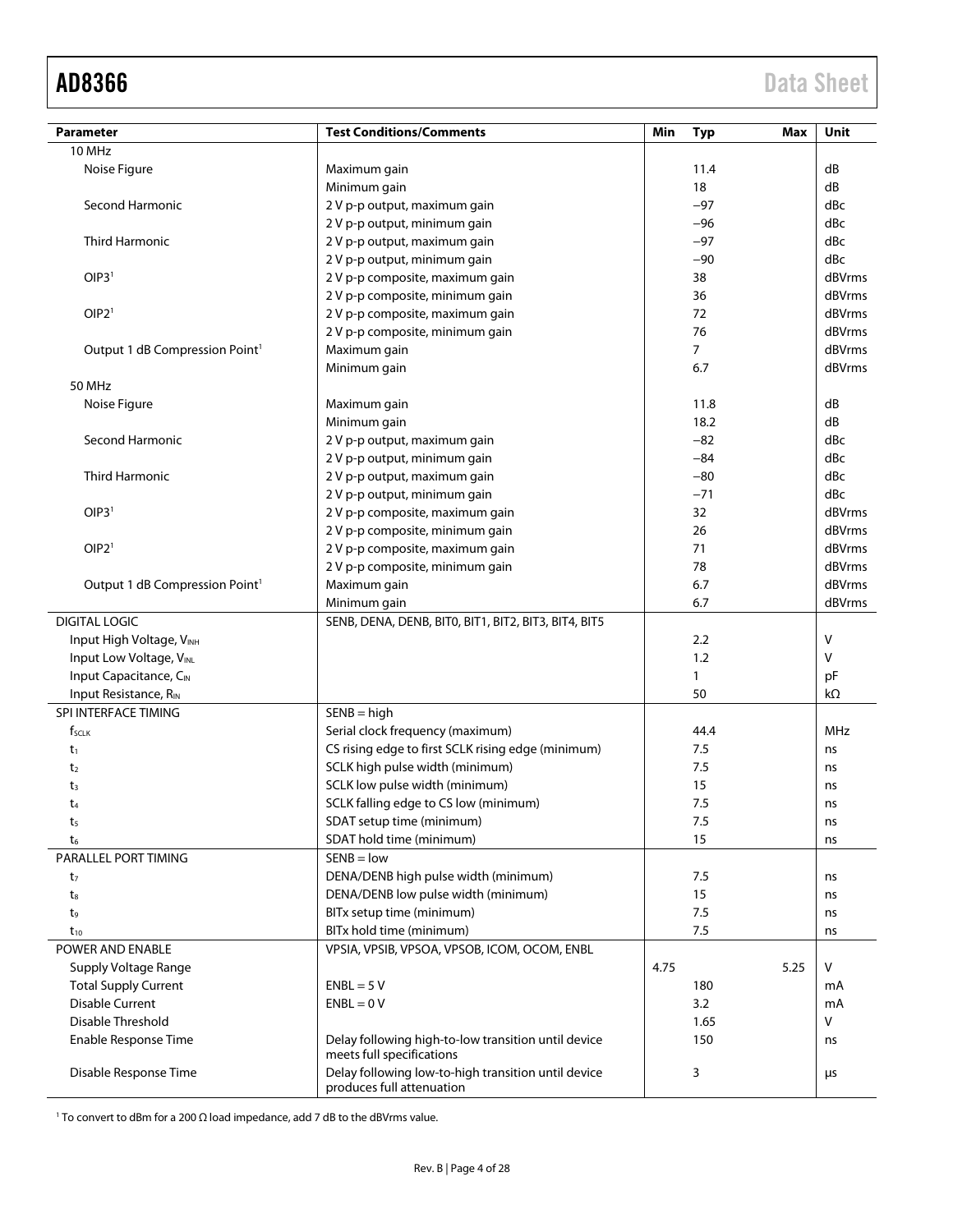## <span id="page-4-0"></span>**PARALLEL AND SERIAL INTERFACE TIMING**

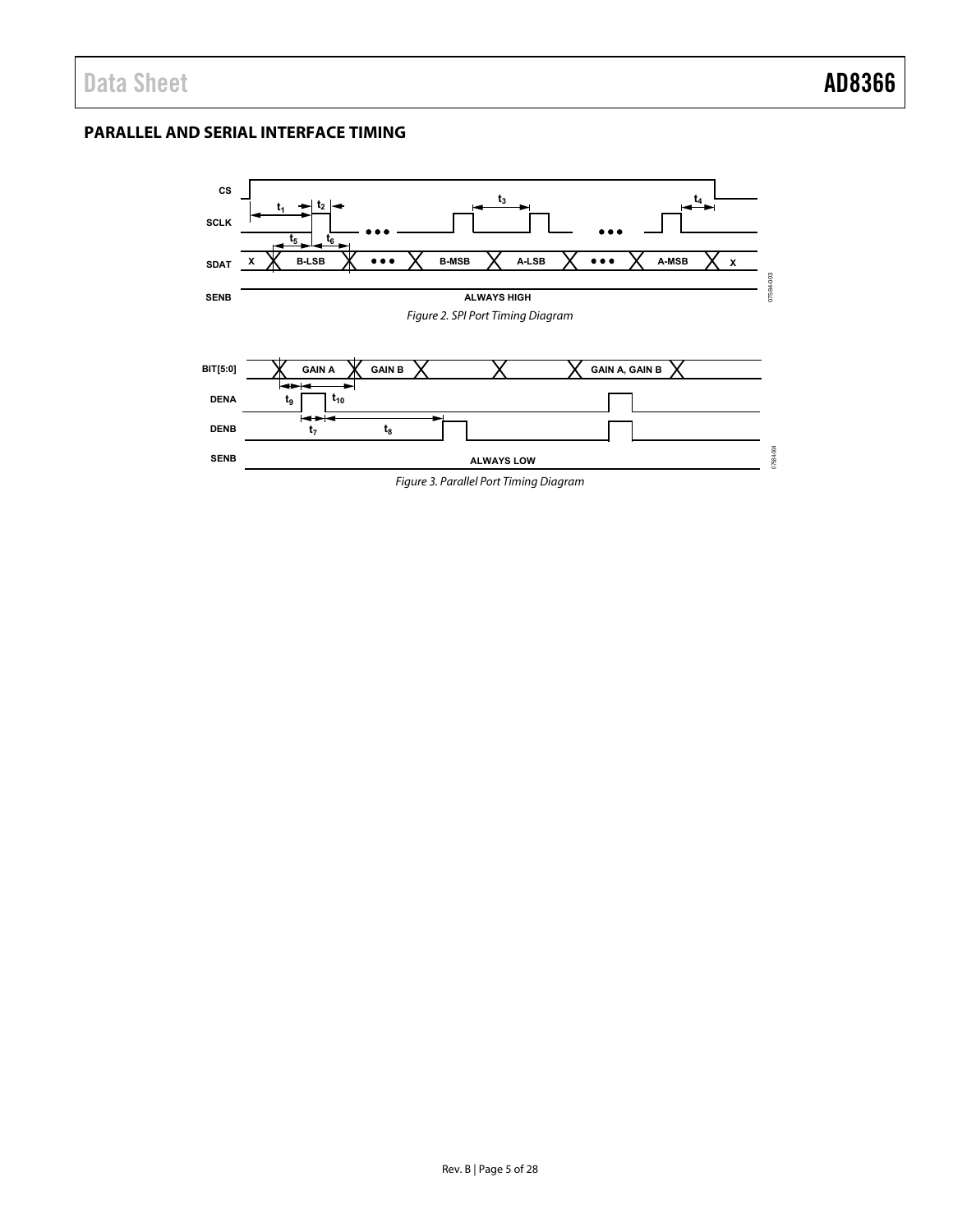## <span id="page-5-0"></span>ABSOLUTE MAXIMUM RATINGS

### **Table 2.**

| <b>Parameter</b>                                              | Rating                              |
|---------------------------------------------------------------|-------------------------------------|
| Supply Voltages, VPSIx and VPSOx                              | 5.5V                                |
| ENBL, SENB, DENA, DENB, BITO, BIT1, BIT2,<br>BIT3, BIT4, BIT5 | 5.5V                                |
| IPPA, IPMA, IPPB, IPMB                                        | 5.5V                                |
| OPPA, OPMA, OPPB, OPMB                                        | 5.5V                                |
| OFSA, OFSB                                                    | 5.5V                                |
| DECA, DECB, VCMA, VCMB, CCMA, CCMB                            | 5.5V                                |
| Internal Power Dissipation                                    | 1.4W                                |
| $\theta_{IA}$ (With Pad Soldered to Board)                    | 45.4°C/W                            |
| Maximum Junction Temperature                                  | $150^{\circ}$ C                     |
| Operating Temperature Range                                   | $-40^{\circ}$ C to $+85^{\circ}$ C  |
| Storage Temperature Range                                     | $-65^{\circ}$ C to $+150^{\circ}$ C |
| Lead Temperature (Soldering, 60 sec)                          | 300 $\degree$ C                     |

Stresses at or above those listed under Absolute Maximum Ratings may cause permanent damage to the product. This is a stress rating only; functional operation of the product at these or any other conditions above those indicated in the operational section of this specification is not implied. Operation beyond the maximum operating conditions for extended periods may affect product reliability.

## <span id="page-5-1"></span>**ESD CAUTION**



ESD (electrostatic discharge) sensitive device. Charged devices and circuit boards can discharge<br>without detection. Although this product features patented or proprietary protection circuitry, damage may occur on devices subjected to high energy ESD. Therefore, proper ESD precautions should be taken to avoid performance degradation or loss of functionality.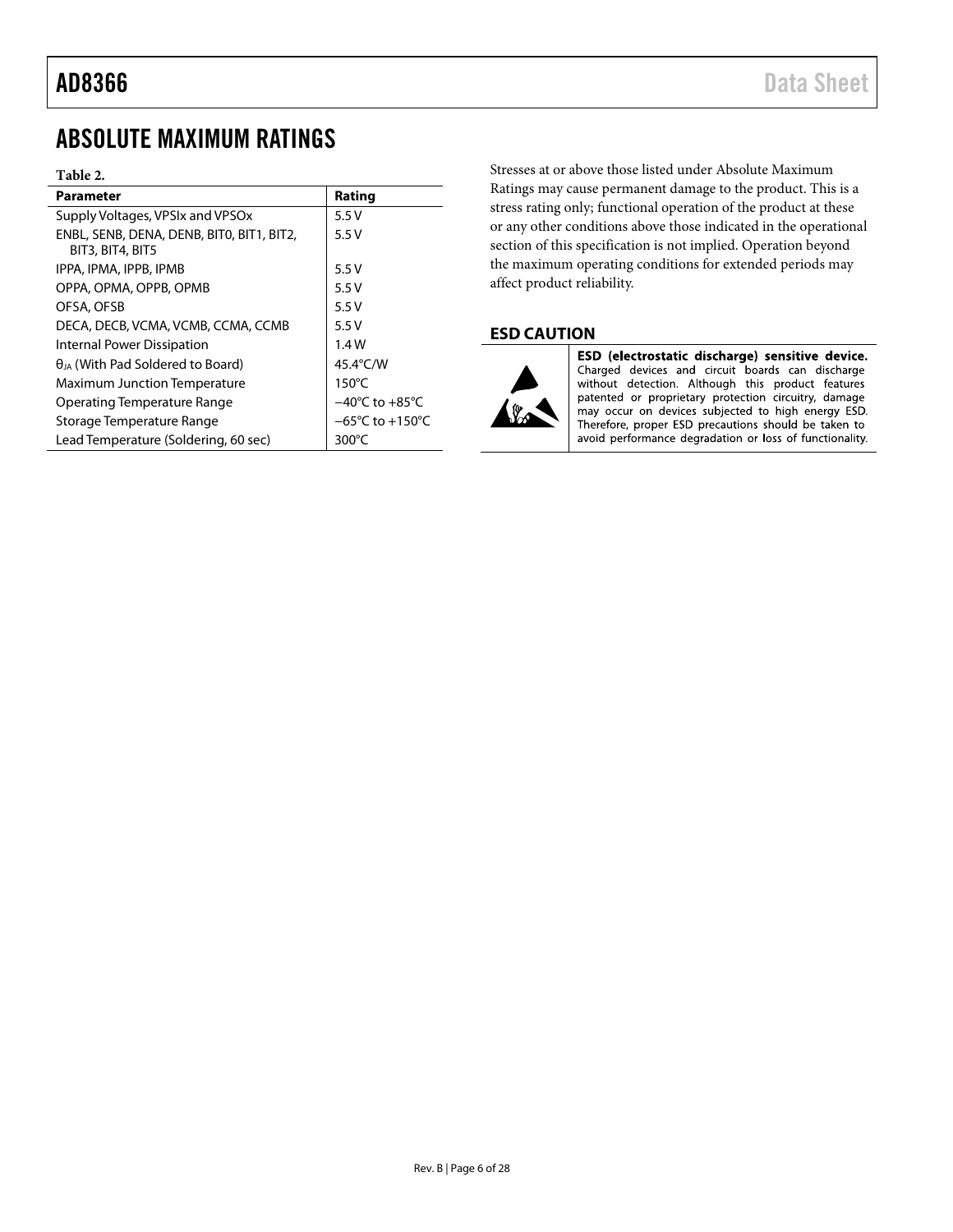# <span id="page-6-0"></span>PIN CONFIGURATION AND FUNCTION DESCRIPTIONS



### **Table 3. Pin Function Descriptions**

| Pin No.                | <b>Mnemonic</b>                                       | <b>Description</b>                                                                                                                                                                                                          |
|------------------------|-------------------------------------------------------|-----------------------------------------------------------------------------------------------------------------------------------------------------------------------------------------------------------------------------|
| 1, 8, 13, 28           | VPSIA, VPSIB, VPSOB,<br><b>VPSOA</b>                  | Input and Output Stage Positive Supply Voltage (4.75 V to 5.25 V).                                                                                                                                                          |
| 2, 3, 6, 7             | IPPA, IPMA, IPMB,<br><b>IPPB</b>                      | Differential Inputs.                                                                                                                                                                                                        |
| 4                      | <b>ENBL</b>                                           | Chip Enable. Pull this pin high to enable.                                                                                                                                                                                  |
| 5, 20                  | ICOM, OCOM                                            | Input and Output Ground Pins. Connect these pins via the lowest possible impedance to<br>ground.                                                                                                                            |
| 9,32                   | DECB, DECA                                            | V <sub>POS</sub> /2 Reference Decoupling Node. Connect a decoupling capacitor from these nodes to<br>ground.                                                                                                                |
| 10, 31                 | OFSB, OFSA                                            | Output Offset Correction Loop Compensation. Connect a capacitor from these nodes to<br>ground to enable the correction loop. Tie this pin to ground to disable.                                                             |
| 11, 30                 | CCMB, CCMA                                            | Connect These Nodes to Ground.                                                                                                                                                                                              |
| 12, 29                 | <b>VCMB, VCMA</b>                                     | Output Common-Mode Setpoint. These pins default to $V_{\text{POS}}/2$ if left open. Drive these pins<br>from a low impedance source to change the output common-mode voltage.                                               |
| 14, 15, 26, 27         | OPPB, OPMB, OPMA,<br><b>OPPA</b>                      | <b>Differential Outputs.</b>                                                                                                                                                                                                |
| 16, 17                 | DENB, DENA                                            | Data Enable. Pull these pins high to address each or both channels for parallel gain<br>programming. These pins are not used in serial mode.                                                                                |
| 18, 19, 21, 22, 23, 24 | BIT5, BIT4, BIT3,<br>BIT2/SCLK, BIT1/SDAT,<br>BITO/CS | Parallel Data Path (When SENB Is Low). When SENB is high, BITO becomes a chip select (CS),<br>BIT1 becomes a serial data input (SDAT), and BIT2 becomes a serial clock (SCLK). BIT3 to BIT5<br>are not used in serial mode. |
| 25                     | <b>SENB</b>                                           | Serial Interface Enable. Pull this pin high for serial gain programming mode and pull this pin low<br>for parallel gain programming mode.                                                                                   |
|                        | EPAD                                                  | The exposed pad must be connected to ground.                                                                                                                                                                                |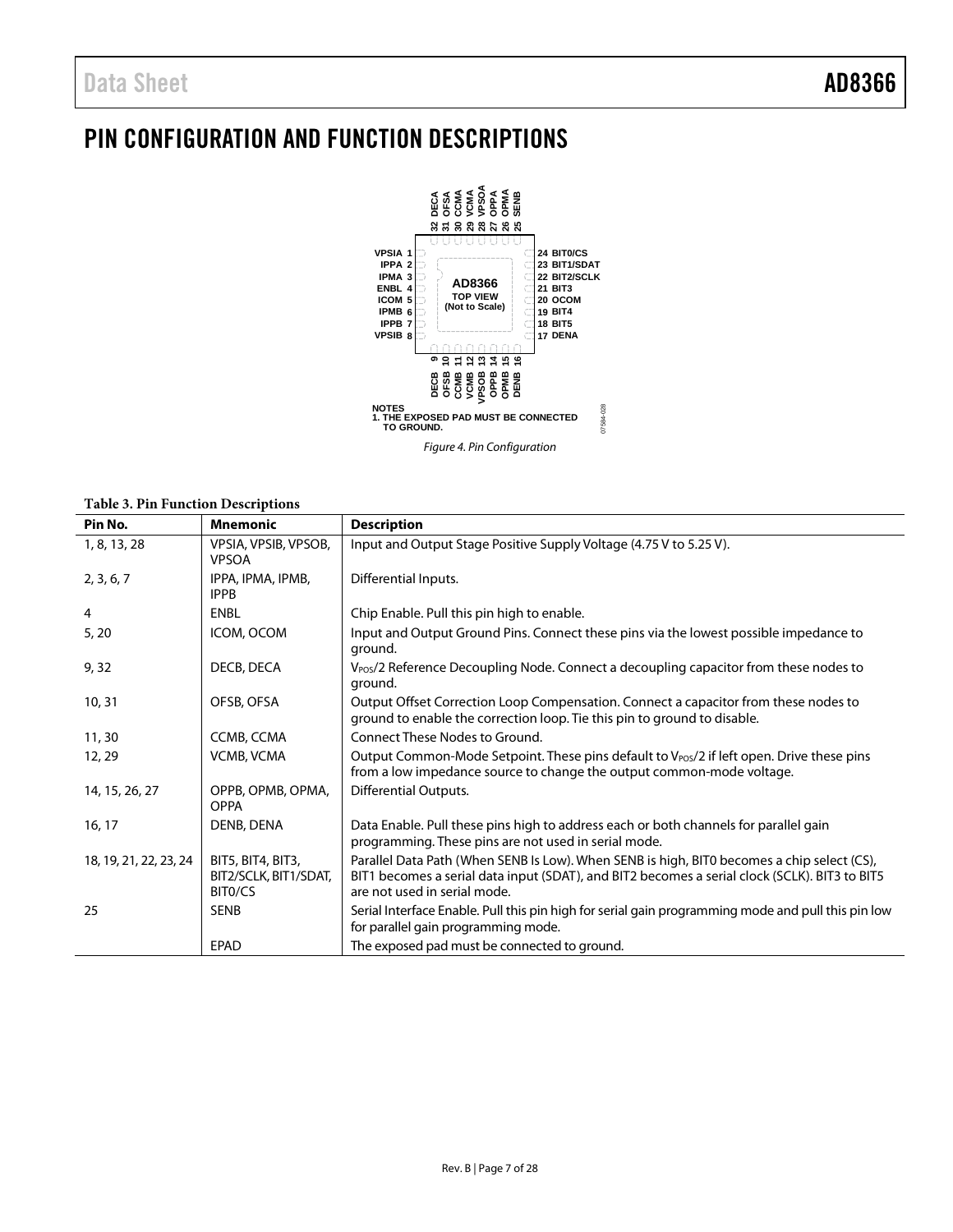## <span id="page-7-0"></span>TYPICAL PERFORMANCE CHARACTERISTICS

 $V_s = 5$  V,  $T_A = 25$ °C,  $Z_s = 200 \Omega$ ,  $Z_L = 200 \Omega$ ,  $f = 10$  MHz, unless otherwise noted.



*Figure 5. Gain vs. Gain Code at 500 kHz, 3 MHz, 10 MHz, and 50 MHz*



*Figure 6. Frequency Response vs. Gain Code*



<span id="page-7-1"></span>*Figure 7. Channel A-to-Channel B Amplitude Mismatch vs. Gain Code, 2 V p-p Output*











<span id="page-7-2"></span>*Figure 10. Channel A-to-Channel B Phase Mismatch vs. Gain Code, 2 V p-p Output*

07584-008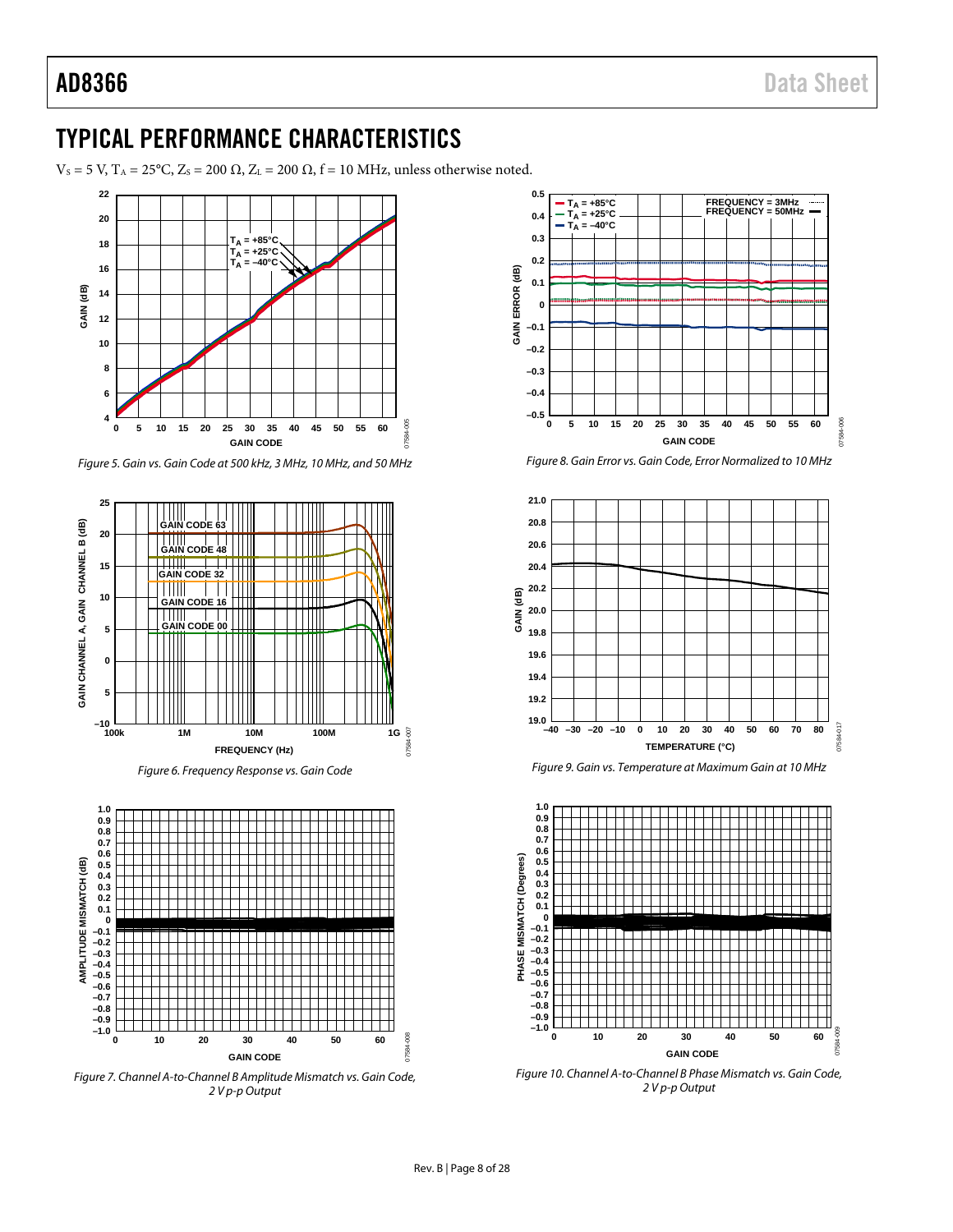## Data Sheet **AD8366**



*Figure 11. OP1dB vs. Gain Code at 500 kHz, 3 MHz, 10 MHz, and 50 MHz*



*Figure 12. OIP3 vs. Gain Code at 10 MHz and 50 MHz Frequency, 2 V p-p Composite Output*



*Figure 13. Two-Tone Output IMD3 vs. Gain Code at 10 MHz and 50 MHz Frequency, 2 V p-p Composite Output*



*Figure 14. OP1dB vs. Frequency at Gain Code 0 and Gain Code 63*



*Figure 15. OIP3 vs. Frequency, Gain Code 0, Gain Code 32, and Gain Code 63, 2 V p-p Composite Output*



*Figure 16. Two-Tone Output IMD3 vs. Frequency at Gain Code 0, Gain Code 32, and Gain Code 63, 2 V p-p Composite Output*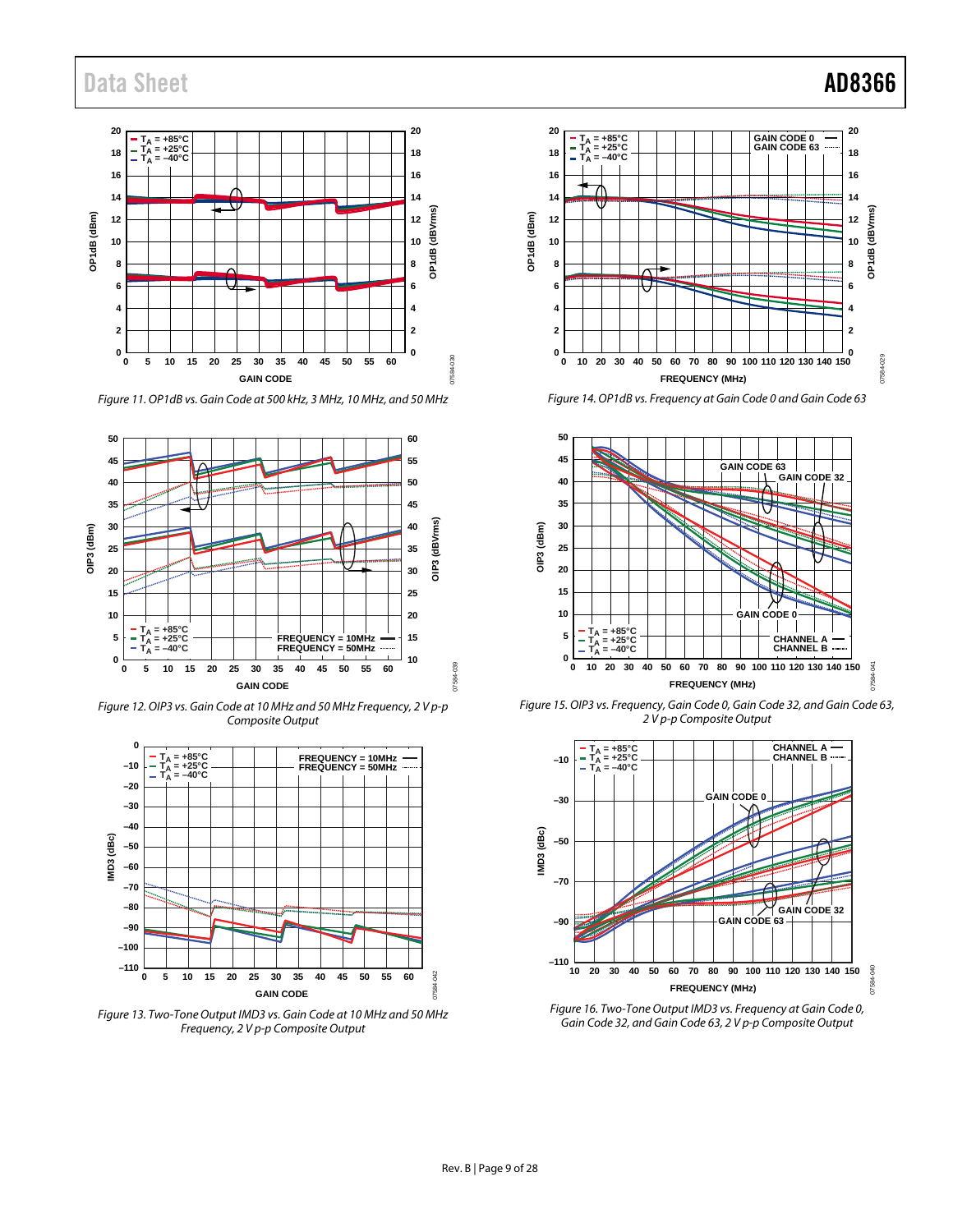

*Figure 17. OIP2 vs. Gain Code at 10 MHz and 50 MHz Frequency, 2 V p-p Composite Output*



*Figure 18. Two-Tone Output IMD2 vs. Gain Code at 10 MHz and 50 MHz Frequency, 2 V p-p Composite Output*



*Figure 19. Harmonic Distortion vs. Frequency at Gain Code 0, Gain Code 32, and Gain Code 63, 2 V p-p Output* 



*Figure 20. OIP2 vs. Frequency at Gain Code 0 and Gain Code 63, 2 V p-p Composite Output* 



*Figure 21. Two-Tone Output IMD2 vs. Frequency, Gain Code 0 and Gain Code 63, 2 V p-p Composite Output* 



*Figure 22. HD3/HD2 vs. Vocm at 10 MHz, Gain Code 0, 2 V p-p Output*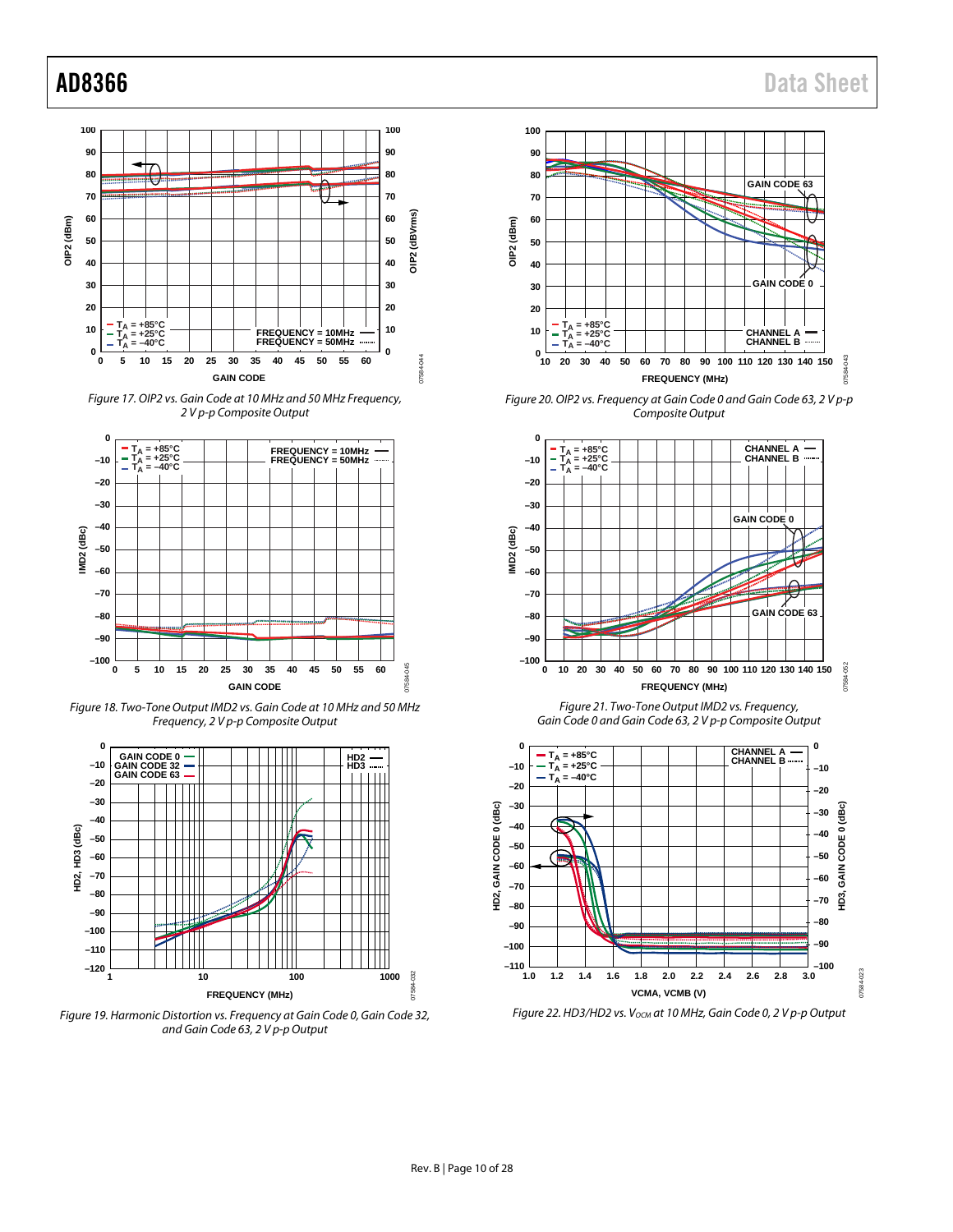

*Figure 23. OIP3 vs. Output Power (P<sub>OVT</sub>) at Minimum and Maximum Gain Codes, 10 MHz Frequency*



*Figure 24. OIP2 vs. Output Power (POUT) at Minimum and Maximum Gain Codes, 10 MHz Frequency*



*Figure 25. HD2 vs. Output Power (P<sub>OUT</sub>) at Gain Code 0 and Gain Code 63, 10 MHz Frequency* 



*Figure 26. IMD3 vs. Output Power (P<sub>OUT</sub>) at Minimum-to-Maximum Gain Codes, 10 MHz Frequency* 



Figure 27. IMD2 vs. Output Power (Pout) at Minimum and Maximum Gain *Codes, 10 MHz Frequency*



*Figure 28. HD3 vs. Output Power (Pout) for Gain Code 0 and Gain Code 63, 10 MHz Frequency*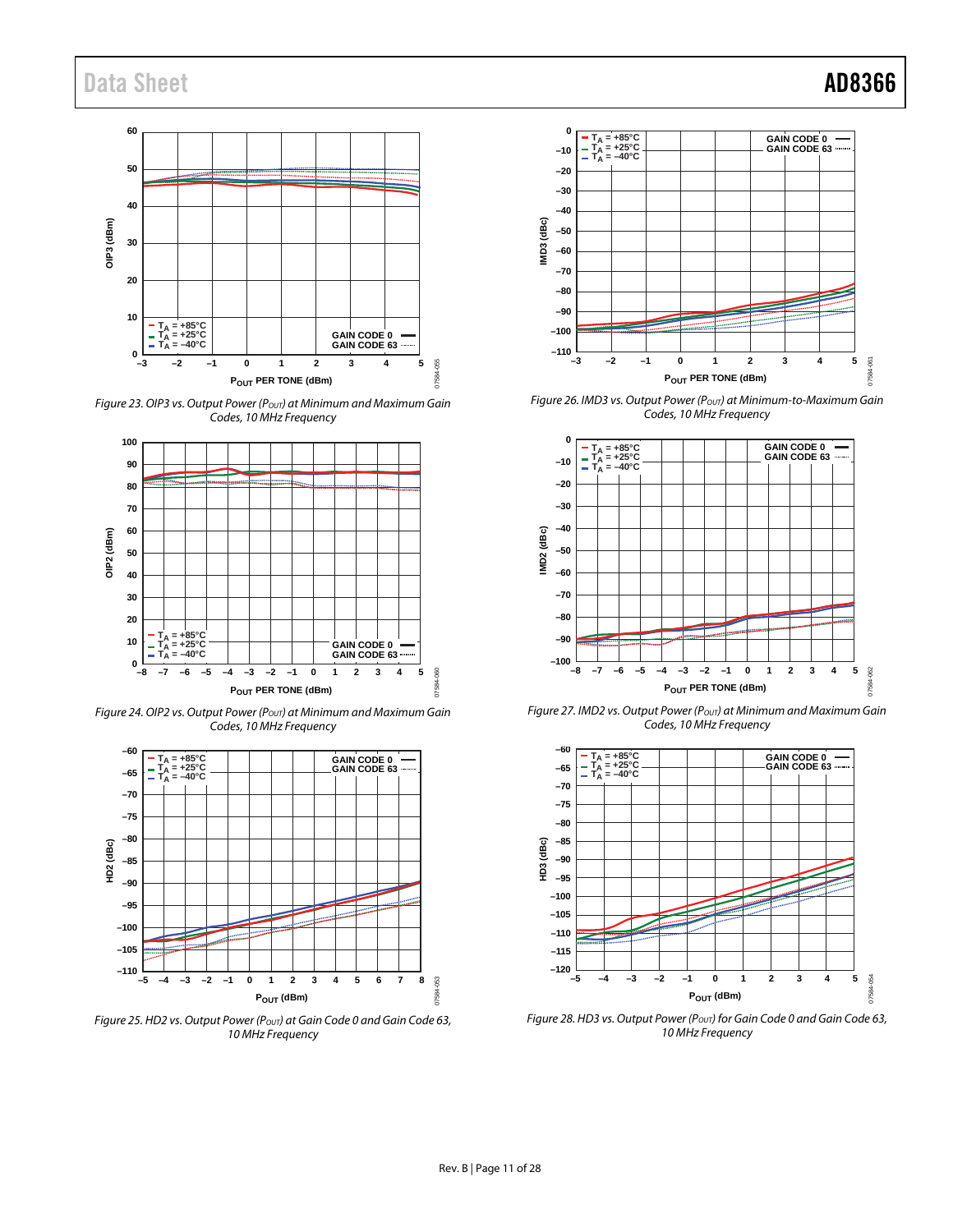



*Figure 30. Noise Figure vs. Gain Code at 0.5 MHz, 3 MHz, 10 MHz, and 50 MHz*















## AD8366 Data Sheet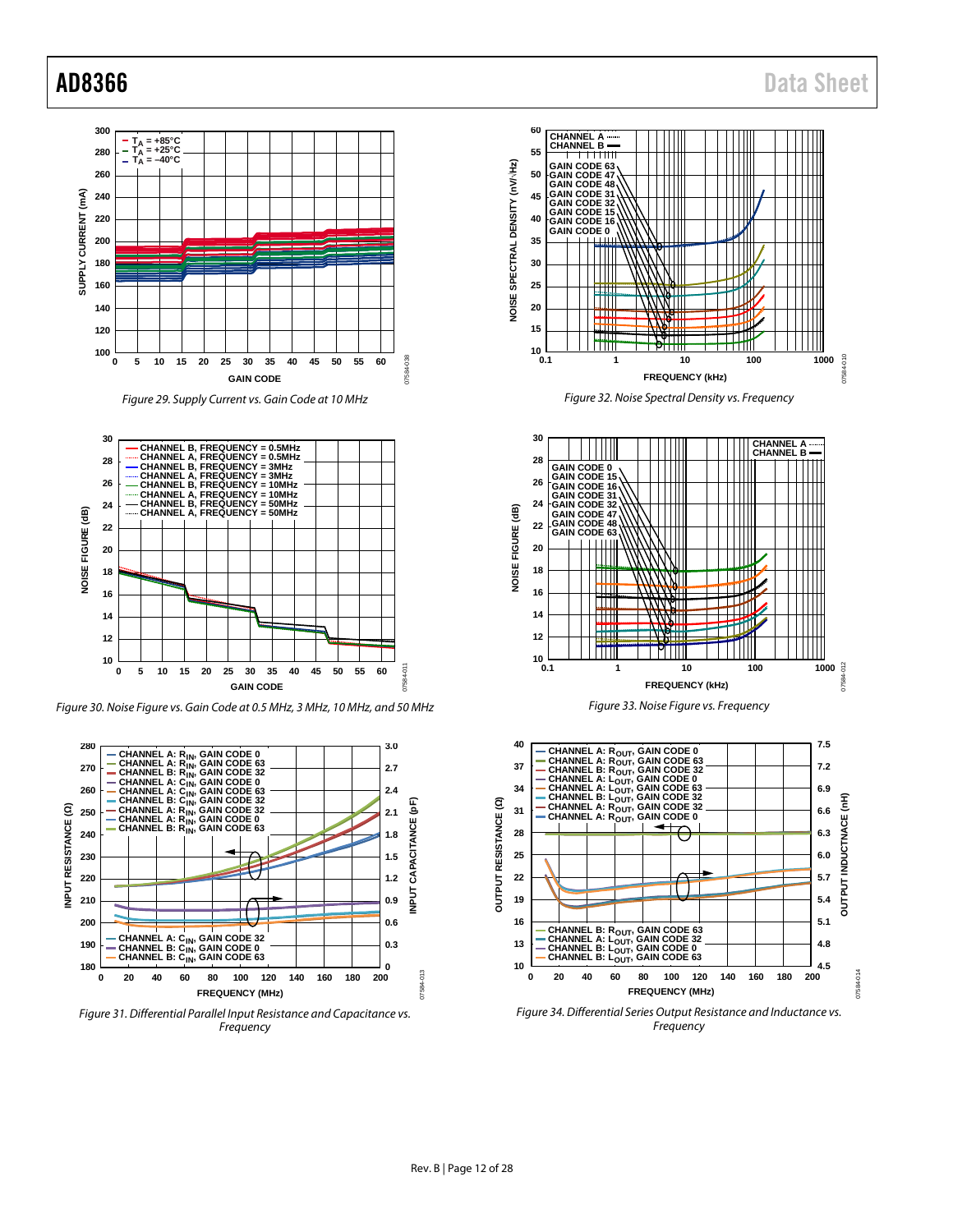

*Figure 35. Power Supply Rejection Ratio (PSRR) vs. Frequency*



*Figure 36. Group Delay vs. Frequency at Gain Code 0, Gain Code 32, and Gain Code 63*



*Channel A Driven, Channel B Measured* 



*Figure 38. SFDR vs. Gain Code at 10 MHz and 50 MHz, 1 Hz Analysis Bandwidth*



*Figure 39. Common-Mode Rejection Ratio (CMRR) vs. Frequency*

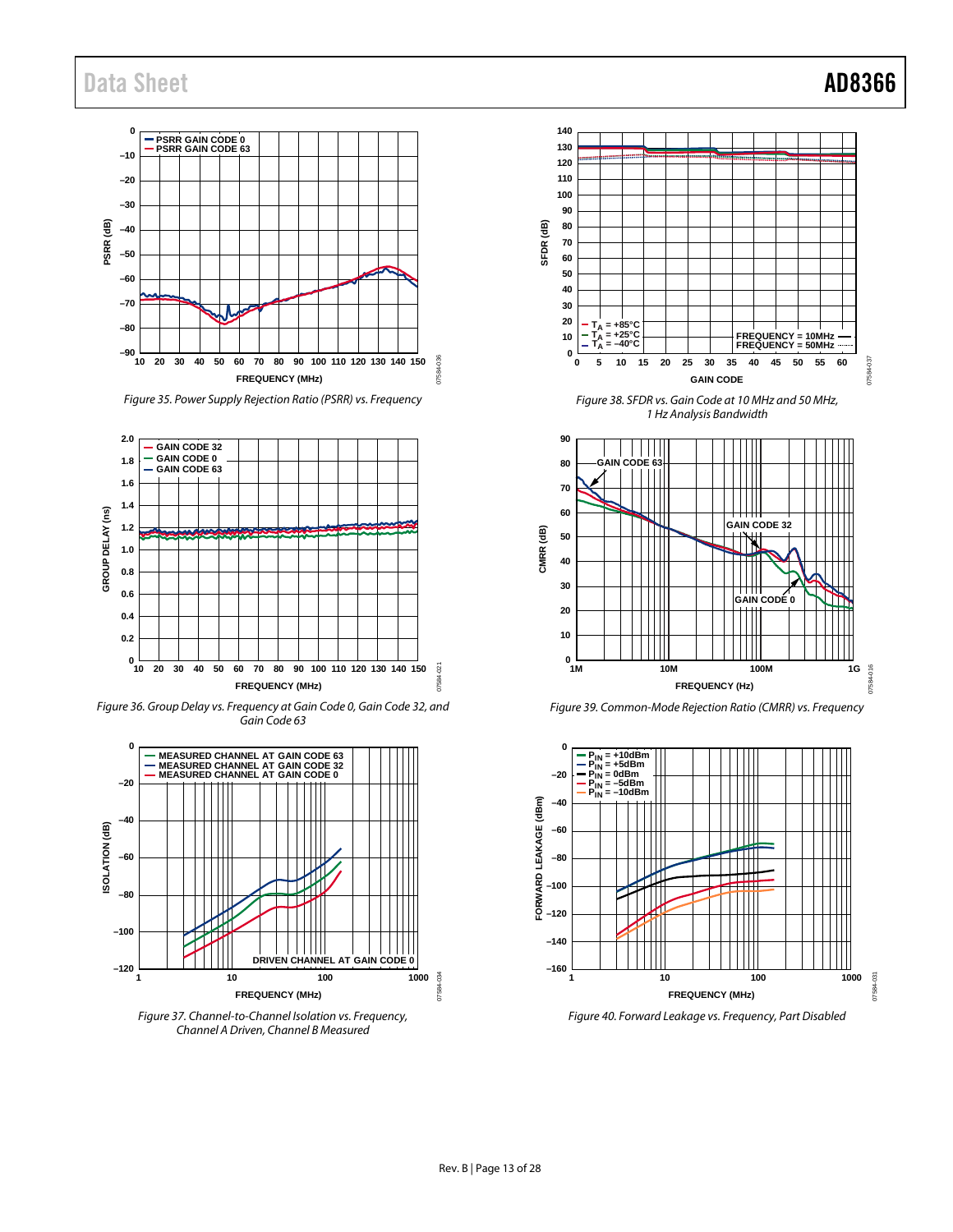

Figure 41. Large Signal Pulse Response, Gain Code 0, Input Signal 1.2 V p-p, 0 pF and 10 pF Capacitive Loading Conditions





Figure 44. Large Signal Pulse Response, Gain Code 63, Input Signal 240 mV p-p, 0 pF and 10 pF Capacitive Loading Conditions



Figure 45. Gain Step Time Domain Response, Minimum-to-Maximum Gain (Time Scale 200 ns/division), CH4 = Digital Control Inputs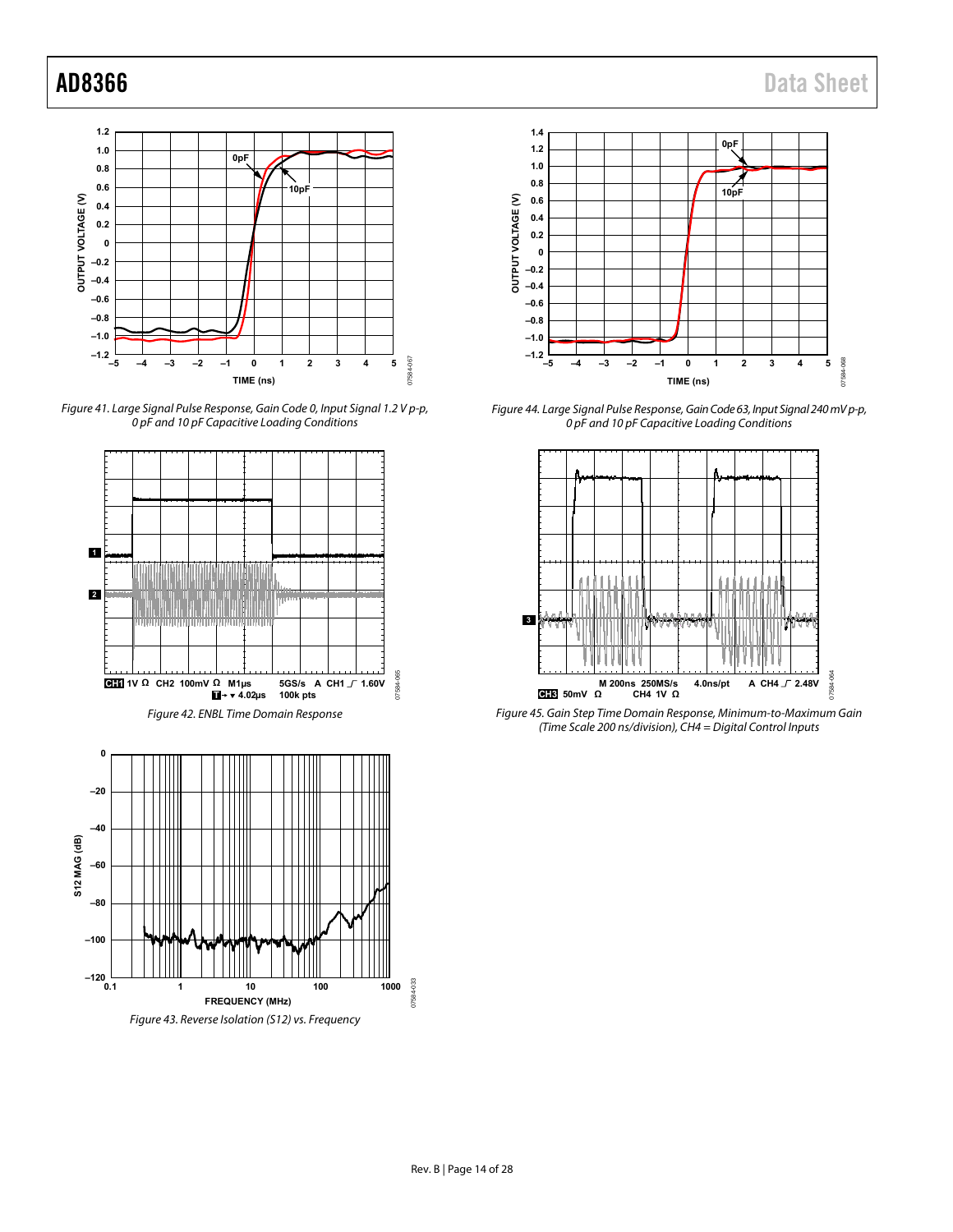## <span id="page-14-0"></span>CIRCUIT DESCRIPTION

The AD8366 is a dual, differential, digitally controlled VGA with 600 MHz of 3 dB bandwidth and a gain range of 4.5 dB to 20.25 dB adjustable in 0.25 dB steps. Using a proprietary variable gain architecture, the AD8366 is able to achieve excellent linearity (45 dBm) and noise performance (11.7 nV/ $\sqrt{Hz}$ ) at 10 MHz at minimum gain. Intended for use in direct conversion systems, the part also includes dc offset correction that can be disabled easily by grounding either OFSA or OFSB. In addition, the part offers an adjustable output common-mode range of 1.6 V to 3 V.

The main signal path is shown i[n Figure 46.](#page-14-5) It consists of an input transconductance, a variable-gain cell, and an output transimpedance amplifier.



<span id="page-14-5"></span>The input transconductance provides a broadband 200  $\Omega$ differential termination and converts the input voltage to a current. This current is fed into the variable current-gain cell. The output of this cell goes into the transimpedance stage, which generates the output voltage. The transimpedance is fixed at 500  $\Omega$ , with a roughly 25  $\Omega$  differential output impedance.

## <span id="page-14-1"></span>**INPUTS**

The inputs to the digitally-controlled VGAs in the AD8366 are differential and can be either ac- or dc-coupled. The AD8366 synthesizes a 200  $\Omega$  (differential) input impedance, with a return loss (re: 200 Ω) of better than 10 dB to 200 MHz. The nominal common-mode input voltage to the part is  $V_{POS}/2$ , but the AD8366 can be dc-coupled to parts with lower common modes if these parts can sink current. The amount of current sinking required depends on the input common-mode level and is given by

 $I_{\text{SINK}}$  (*per leg*) = ( $V_{\text{POS}}/2 - V_{\text{ICM}}$ )/100

The input common-mode range is  $1.5$  V to  $V_{\text{pos}}/2$ .

## <span id="page-14-2"></span>**OUTPUTS**

The outputs of the digitally-controlled VGAs are differential and can be either ac- or dc-coupled. The AD8366 synthesizes a 25  $\Omega$ differential output impedance, with a return loss (re: 25  $\Omega$ ) of better than 10 dB to 120 MHz. The nominal common-mode output voltage is  $V_{POS}/2$ ; however, it can be lowered or raised by driving the VCMA or VCMB pins.

## <span id="page-14-3"></span>**OUTPUT DIFFERENTIAL OFFSET CORRECTION**

To prevent significant levels of offset from appearing at the outputs of the AD8366, each digitally controlled VGA has a differential offset correction loop, as shown i[n Figure 47.](#page-14-6) This loop senses any differential offset at the output and corrects for it by injecting an opposing current at the input differential ground. The loop is able to correct for input dc offsets of up to ±20 mV. Because the loop automatically nulls out any dc or low frequency offset, the effect of the loop is to introduce a high-pass corner into the transfer function of the digitally controlled VGA. The location of this high-pass corner depends on both the gain setting and the value of the capacitor connected to the OFSx pin (OFSA for DVGA A and OFSB for DVGA B) and is given by

$$
f_{3dB,HP}(\text{kHz}) = \frac{4300(1.037)^{GC} + 4000}{2\pi (C_{OFS} + 10)}
$$

where:

*GC* is the gain code (a value from 0 to 63).

*COFS* is the value of the capacitance connected to OFSA or OFSB, in picofarads (pF).

The offset correction loop can be disabled by grounding either OFSA or OFSB.



*Figure 47. Differential Offset Correction Loop* 

## <span id="page-14-6"></span><span id="page-14-4"></span>**OUTPUT COMMON-MODE CONTROL**

To interface to ADCs that require different input common-mode voltages, the AD8366 has an adjustable output common-mode level. The output common-mode level is normally set to  $V_{POS}/2$ ; however, it can be changed between 1.6 V and 3 V by driving the VCMA pin or the VCMB pin. The input equivalent circuit for the VCMA pin is shown in [Figure 48;](#page-14-7) the VCMB pin has the same input equivalent circuit.



<span id="page-14-7"></span>*Figure 48. Input Equivalent Circuit for VCMA*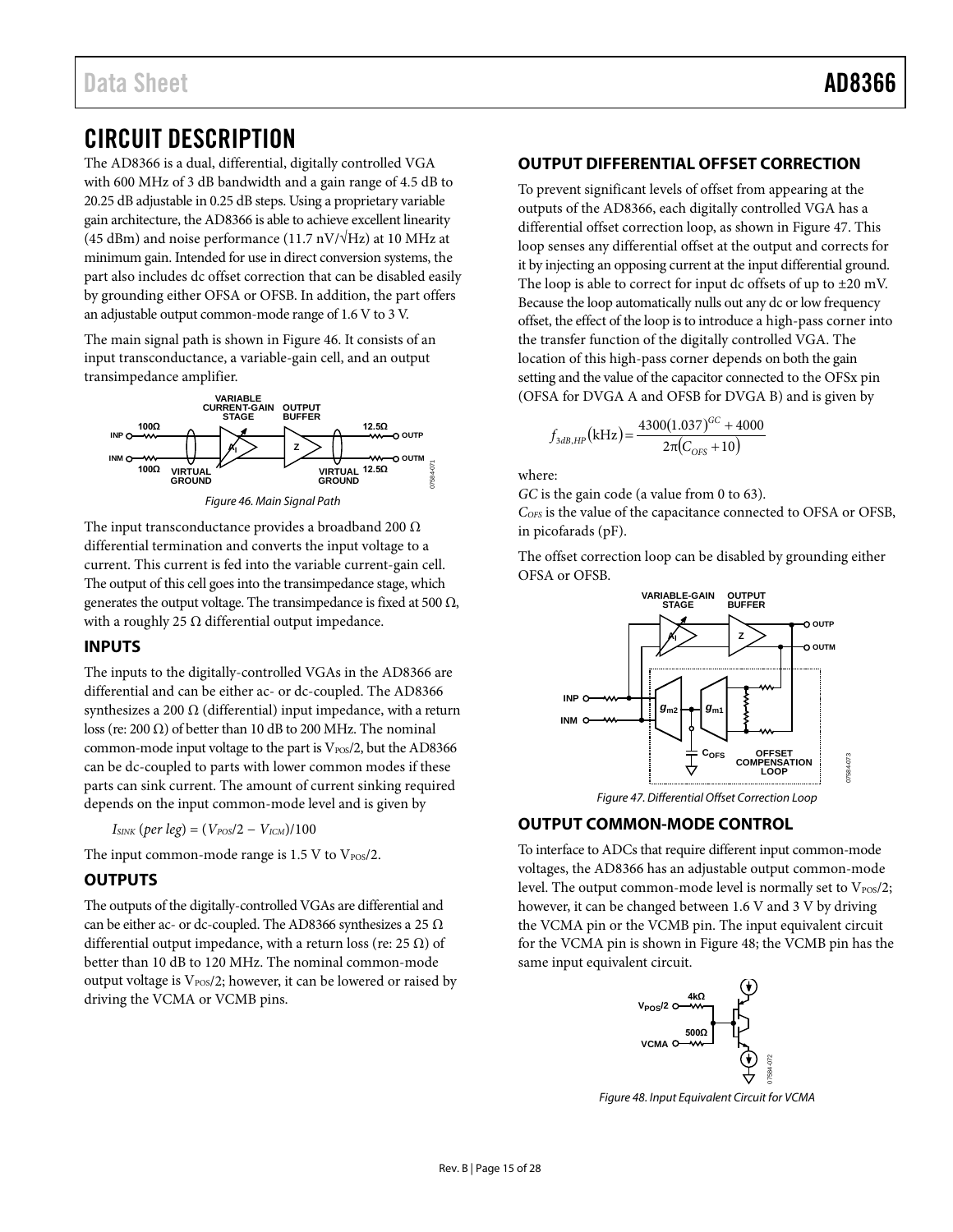## AD8366 Data Sheet

## <span id="page-15-0"></span>**GAIN CONTROL INTERFACE**

The AD8366 provides two methods of digital gain control: serial or parallel. When the SENB pin is pulled low, the part is in parallel gain control mode. In this mode, the two digitally controlled VGAs can be programmed simultaneously, or one at a time, depending on the levels at DENA and DENB. If the SENB pin is pulled high, the part is in serial gain control mode, with Pin 24, Pin 23, and Pin 22 corresponding to the CS, SDAT, and SCLK signals, respectively.

The voltage gain of the AD8366 is well approximated by

*Gain* (dB) = *GainCode* × 0.253 + 4.5

Note that at several major transitions (15 to 16, 31 to 32, and 47 to 48), the gain changes significantly less (0 dB step) or significantly more (0.5 dB step) than the desired 0.25 dB step. This is inherent in the design of the part and is related to the partitioning of the variable gain block into a fine-gain and a coarse-gain section.



*Figure 49. Gain and Gain Step Error vs. Gain Code at 10 MHz*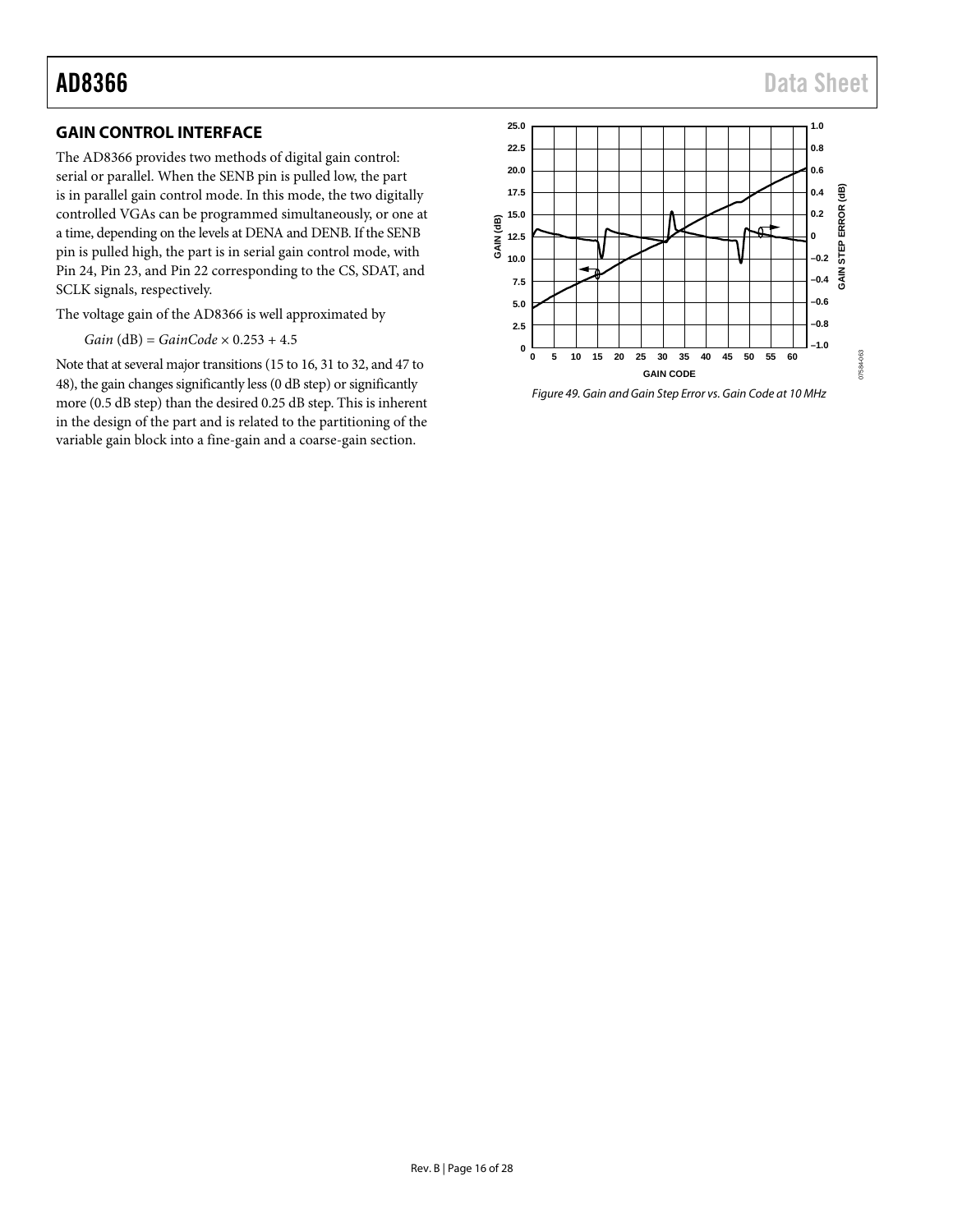## <span id="page-16-0"></span>APPLICATIONS INFORMATION **BASIC CONNECTIONS**

<span id="page-16-1"></span>[Figure 50](#page-16-2) shows the basic connections for operating the AD8366. A voltage from 4.75 V to 5.25 V must be applied to the supply pins. Each supply pin must be decoupled with at least one low inductance, surface-mount ceramic capacitor of 0.1 µF placed as close as possible to the device.

The differential input impedance is 200  $\Omega$  and sits at a nominal common-mode voltage of  $V_{POS}/2$ . The inputs can be dc-coupled or ac-coupled. If using direct dc coupling, the common-mode voltage, V<sub>CM</sub>, can range from 1.5 V to V<sub>POS</sub>/2.

The output buffers of the AD8366 are low impedance around 25  $\Omega$  designed to drive ADC inputs. The output common-mode voltage defaults to  $V_{\text{pos}}/2$ ; however, it can be adjusted by applying a desired external voltage to VCMA/VCMB. The common-mode voltage can be adjusted from 1.6 V to 3.0 V without significant harmonic distortion degradation.

To enable the AD8366, the ENBL pin must be pulled high. Taking ENBL low disables the device, reducing current consumption to approximately 3 mA at ambient temperature.



<span id="page-16-2"></span>*Figure 50. Basic Connections*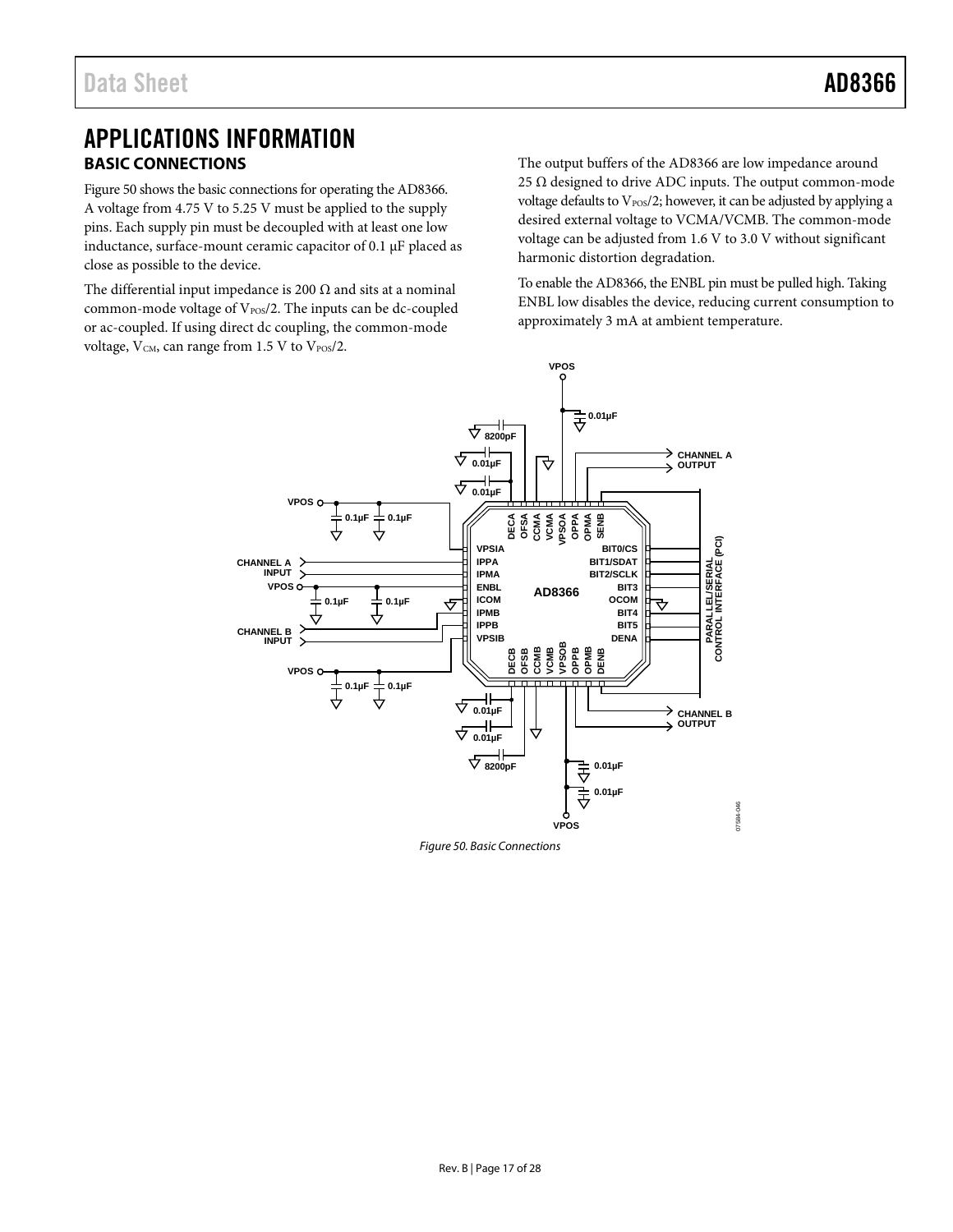

*Figure 51. Direct Conversion Receiver Block Diagram* 

### <span id="page-17-2"></span><span id="page-17-0"></span>**DIRECT CONVERSION RECEIVER DESIGN**

A direct conversion receiver directly demodulates an RF modulated carrier to baseband frequencies, where the signals can be detected and the conveyed information recovered. Eliminating the IF stages and directly converting the signal to effectively zero IF results in reduced component count. The image problems associated with the traditional superheterodyne architectures can be ignored as well. However, there are different challenges associated with direct conversion that include LO leakage, dc offsets, quadrature imperfections, and image rejection. LO leakage causes self mixing that results in squaring of the LO waveform which generates a dc offset that falls in band for the direct conversion receiver. Residual dc offsets create a similar interfering signal that falls in band. I/Q amplitude and phase mismatch lead to degraded SNR performance and poor image rejection in the direct conversion system. [Figure 51](#page-17-2) shows the block diagram for a direct conversion receiver system.

## <span id="page-17-1"></span>**QUADRATURE ERRORS AND IMAGE REJECTION**

An overall RF-to-baseband EVM performance was measured with th[e ADL5380](http://www.analog.com/ADL5380) IQ demodulator preceding the AD8366, as shown i[n Figure 56.](#page-19-0) In this setup, no LC low-pass filters were used between th[e ADL5380](http://www.analog.com/ADL5380) and AD8366. A 1900 MHz W-CDMA RF signal with a 3.84 MHz symbol rate was used. The local oscillator (LO) is set at 1900 MHz to obtain a zero IF baseband signal. The gain of the AD8366 is set to maximum gain  $(-20.25 \text{ dB})$ . [Figure 52 s](#page-17-3)hows the SNR vs. the input power of the cascaded system for a 5 MHz analysis bandwidth. The broad input power range over which the system exhibits strong SNR performance reflects the superior dynamic range of the AD8366.

<span id="page-17-3"></span>

The image rejection ratio is the ratio of the intermediate frequency (IF) signal level produced by the desired input frequency to that produced by the image frequency. The image rejection ratio is expressed in decibels (dB). Appropriate image rejection is critical because the image power can be much higher than that of the desired signal, thereby plaguing the downconversion process. Amplitude and phase balance between the I/Q channels are critical for high levels of image rejection. Image rejection of greater than 47 dB was measured for the combined [ADL5380](http://www.analog.com/ADL5380) and the AD8366 for a 5 MHz baseband frequency, as seen in [Figure 53.](#page-17-4) This level of image rejection corresponds to a ±0.5° phase mismatch and a ±0.05 dB of amplitude mismatch for the combined ADL5380 and AD8366. Looking back t[o Figure 7](#page-7-1) and [Figure 10,](#page-7-2) the AD8366 exhibits only ±0.05 dB of amplitude mismatch and  $\pm 0.05^\circ$  of phase mismatch, thus implying that the AD8366 does not introduce additional amplitude and phase imbalance.



<span id="page-17-4"></span>*Figure 53. Image Rejection vs. RF Frequency*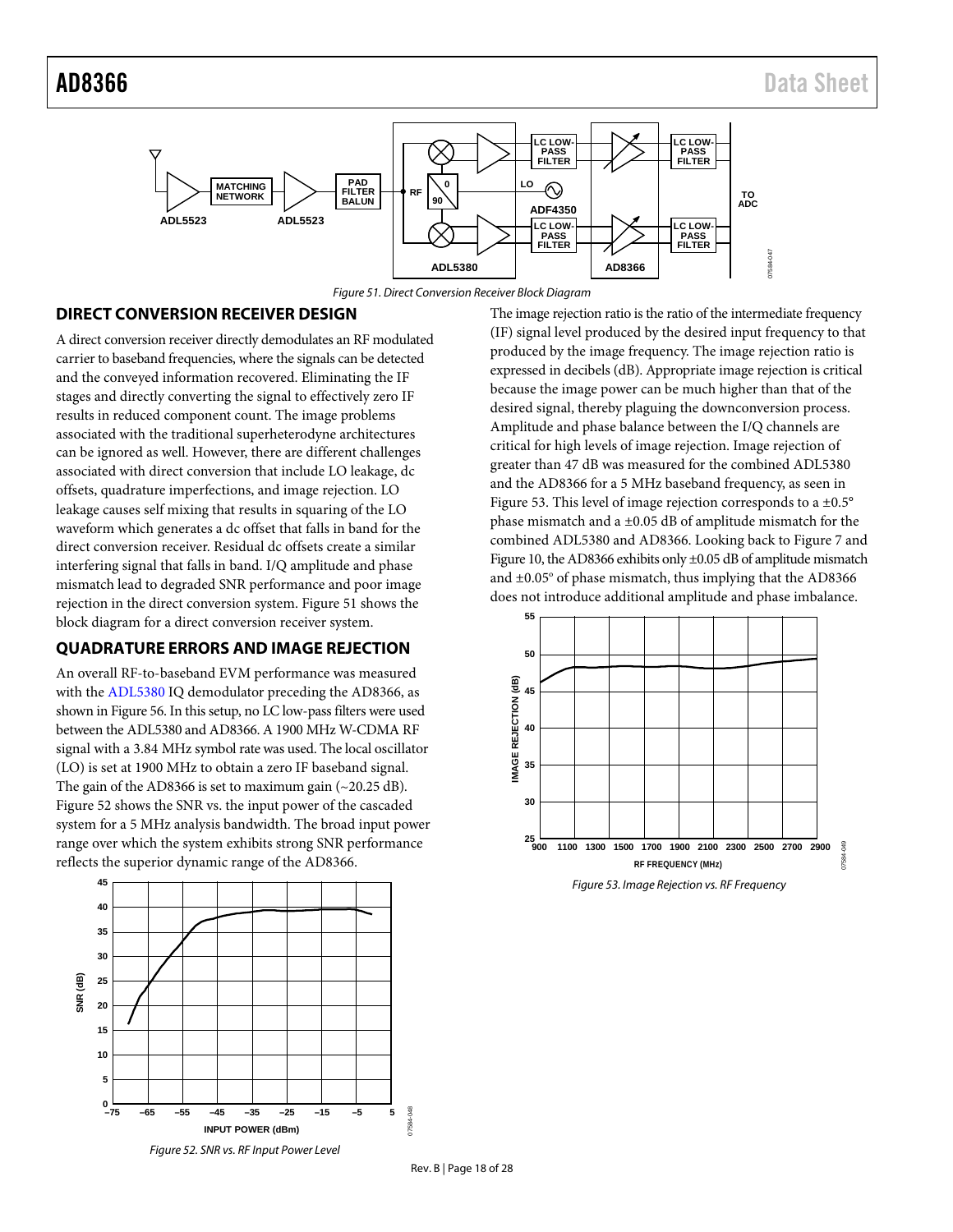## <span id="page-18-0"></span>**LOW FREQUENCY IMD3 PERFORMANCE**

To measure the IMD3 data at low frequencies, wideband transformer baluns from North Hills Signal Processing Corp. were used, specifically the 0301BB and the 0520BB. [Figure 55](#page-18-1) shows the IMD3 performance vs. frequency for a 2 V p-p composite output. The IMD3 performance was also measured for the combine[d ADL5380](http://www.analog.com/ADL5380) and AD8366 system, as shown in [Figure 56,](#page-19-0) with an FFT spectrum analyzer. An FFT spectrum analyzer works very similar to a typical ADC, the input signal is digitized at a high sampling rate that is then passed through an antialiasing filter. The resulting signal is transformed to the frequency domain using fast Fourier transforms (FFT).

The single-ended RF signal from the source generator is converted to a differential signal using a balun that gets demodulated and down converted to differential IF signals through th[e ADL5380.](http://www.analog.com/ADL5380)  This differential IF signal drives the AD8366, thus eliminating the need for low frequency baluns. [Figure 54](#page-18-2) shows the IMD3 performance vs. frequency over the 500 kHz to 5 MHz range for minimum and maximum gain code setting on the AD8366. During the measurements, the output was set to 2 V p-p composite.

<span id="page-18-2"></span>

<span id="page-18-1"></span>*Figure 55. OIP3 on Low Frequency, 2 V p-p Composite*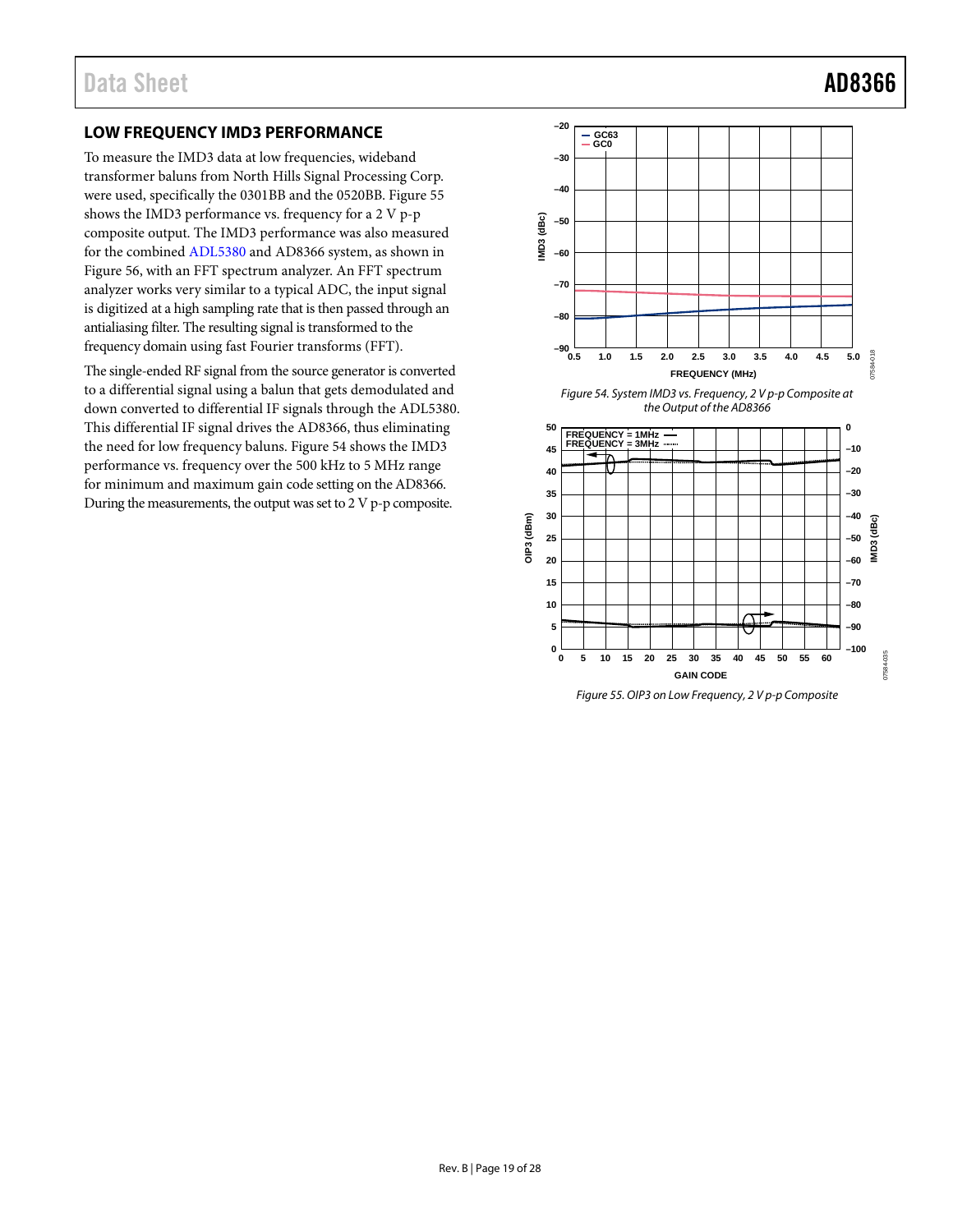

<span id="page-19-0"></span>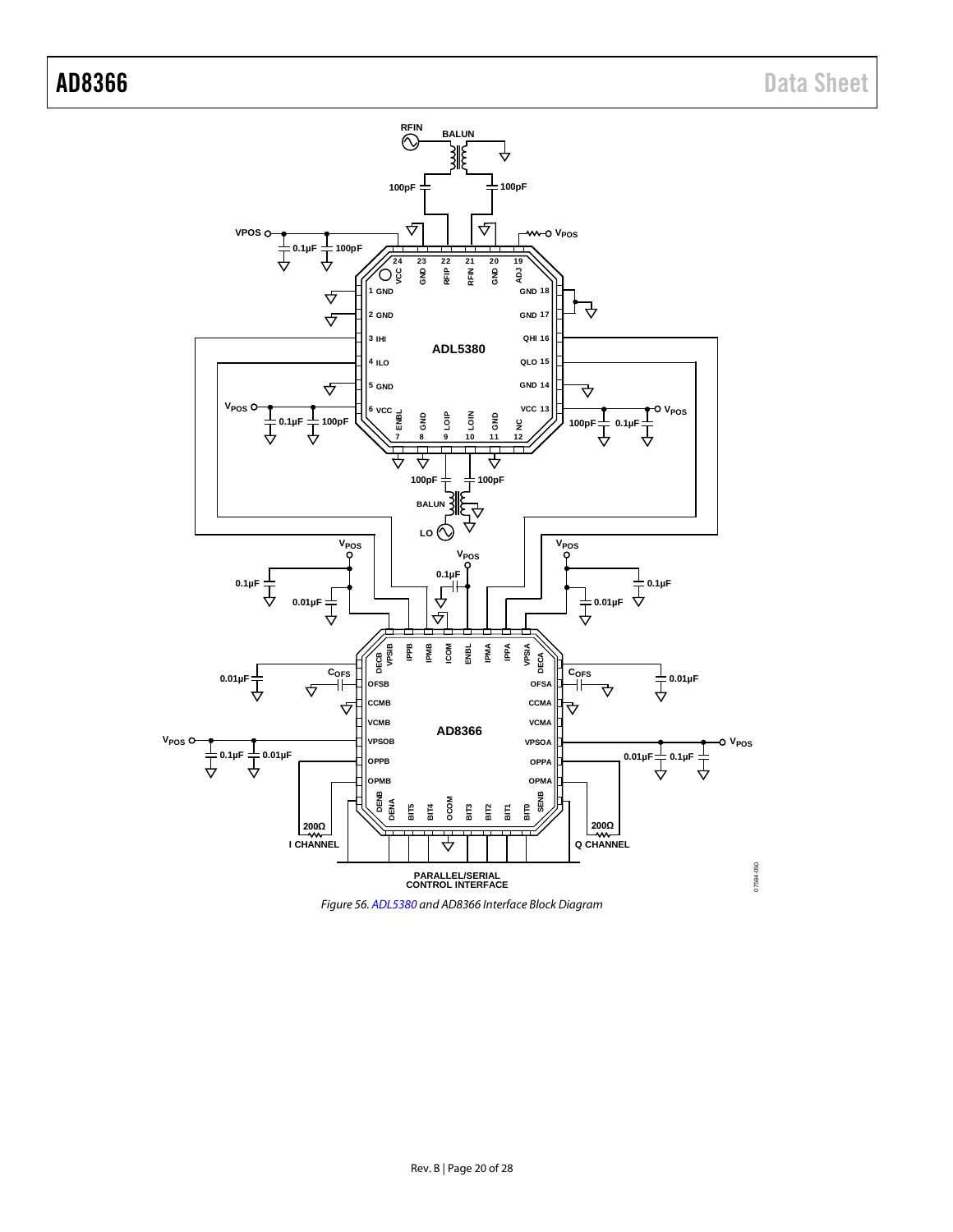## <span id="page-20-0"></span>**BASEBAND INTERFACE**

In most direct-conversion receiver designs, it is desirable to select a wanted carrier within a specified band. The desired channel can be demodulated by tuning the LO to the appropriate carrier frequency. If the desired RF band contains multiple carriers of interest, the adjacent carriers would also be down converted to a lower IF frequency. These adjacent carriers can be a problem if they are large relative to the desired carrier because they can overdrive the baseband signal detection circuitry. As a result, it is often necessary to insert a filter to provide sufficient rejection of the adjacent carriers.

It is necessary to consider the overall source and load impedance presented by the AD8366 and the ADC input to design the filter network. The differential baseband output impedance of the AD8366 is 25  $\Omega$  and is designed to drive a high impedance ADC input. It may be desirable to terminate the ADC input down to the lower impedance by using a terminating resistor, such as 500  $Ω$ . The terminating resistor helps to better define the input impedance at the ADC input at the cost of a slightly reduced gain.

The order and type of filter network depends on the desired high frequency rejection required, pass-band ripple, and group delay.

[Figure 57](#page-20-1) shows the schematic for a typical fourth-order, Chebyshev, low-pass filter. [Table 4](#page-20-2) shows the typical values of the filter components for a fourth-order, Chebyshev, low-pass filter with a differential source impedance of 25 Ω and a differential load impedance of 200 Ω.



<span id="page-20-1"></span>*Figure 57. Schematic of a Fourth-Order, Chebyshev, Low-Pass Filter*

<span id="page-20-2"></span>**Table 4. Typical Values for Fourth-Order, Chebyshev, Low-Pass Filter**

| 3 dB Corner (MHz) | $Z_{\text{SOWRCE}}(\Omega)$ | $Z_{\text{LOAD}}(\Omega)$ | .1 (μH)<br>. .       | $L2(\mu H)$ | $L3(\mu H)$ | L4 $(\mu H)$ | C1(pF) | C2(pF) |
|-------------------|-----------------------------|---------------------------|----------------------|-------------|-------------|--------------|--------|--------|
|                   | 25                          | 200                       | 6.6                  | 6.6         | 6.0         | 6.0          | 220    | 180    |
| טו                | 25                          | 200                       | $\sim$ $\sim$<br>د.د | ر.ر         |             |              | 110    | 90     |
| 28                | 25                          | 200                       | $\cdot$              | ے. ا        |             |              | 39     | 33     |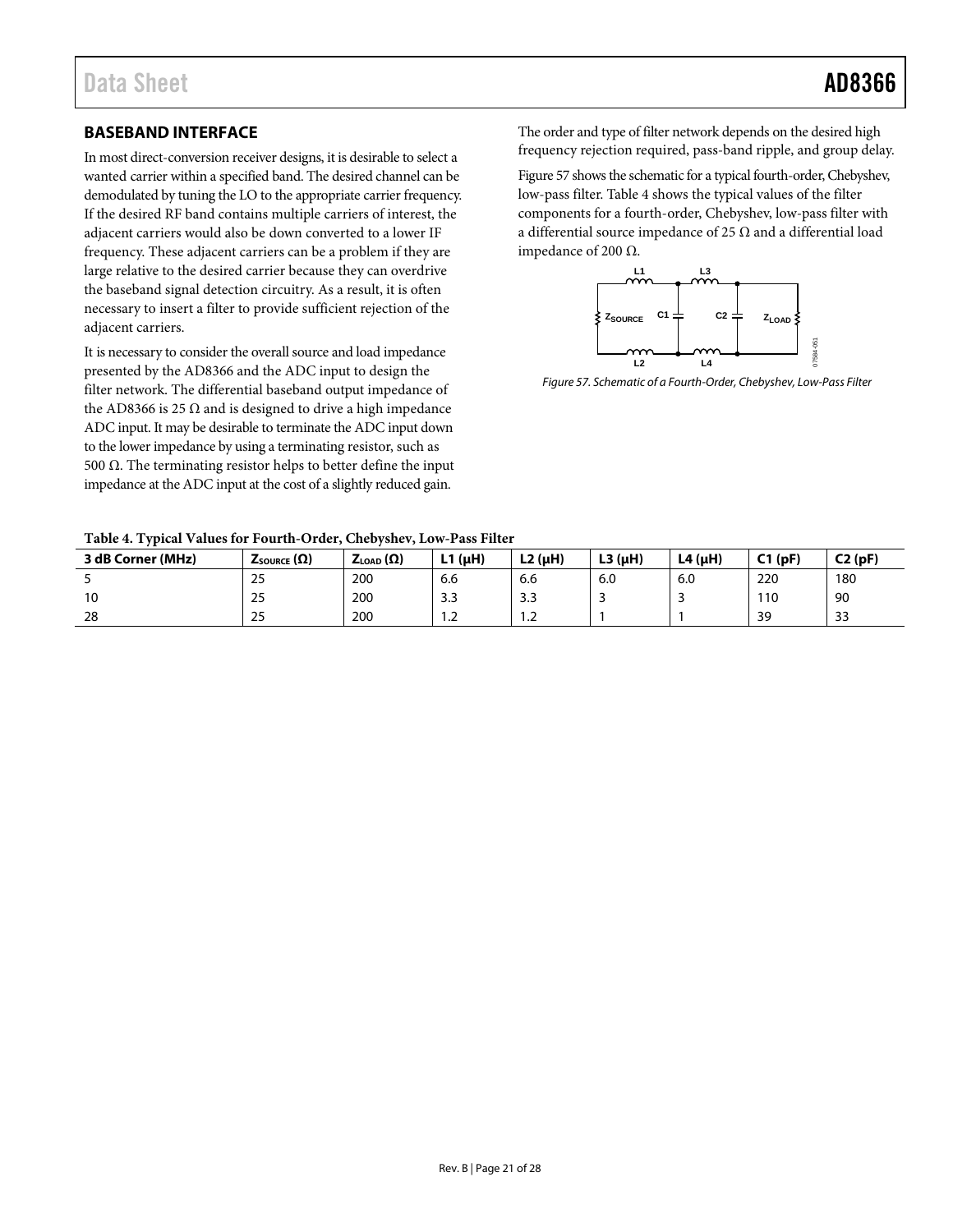## <span id="page-21-0"></span>CHARACTERIZATION SETUPS

[Figure 58](#page-22-0) an[d Figure 59](#page-23-0) are characterization setups used extensively to characterize the AD8366. Characterization was done on single-ended and differential evaluation boards. The bulk of the characterization was done using an automated VEE program to control the equipment as shown in [Figure 58.](#page-22-0) This setup was used to measure P1dB, OIP3, OIP2, IMD2, IMD3, harmonic distortion, gain, gain error, supply current, and noise density. All measurements were done with a 200 Ω load. All balun, output matching network, and filter losses were de-embedded. Gain error was measured with constant input power. All other measurements were done on 2 V p-p (4 dBm, re: 200  $\Omega$ ) on

the output of the device under test (DUT), and 2 V p-p composite output for two-tone measurements. To measure harmonic distortion, band-pass and band-reject filters were used on the input and output of the DUT.

[Figure 59](#page-23-0) shows the setup used to make differential measurements. All measurements on this setup were done in a 50  $\Omega$  system and post processed to reference the measurements to a 200  $\Omega$  system. Gain and phase mismatch were measured with 2 V p-p on the output, and small signal frequency responses were measured with −30 dBm on the input of the DUT.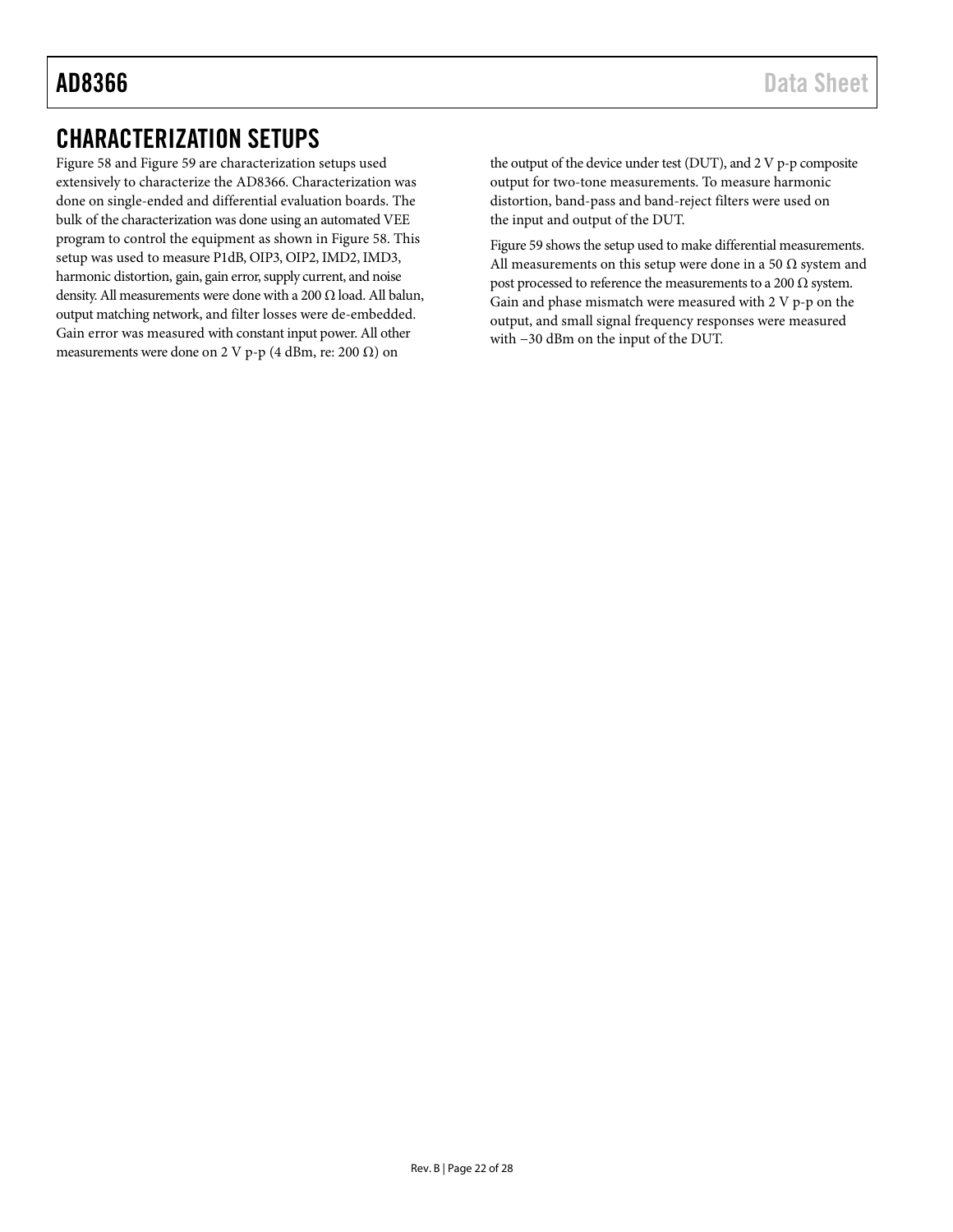## Data Sheet **AD8366**



<span id="page-22-0"></span>Figure 58. Characterization Setup, Single-Ended Measurements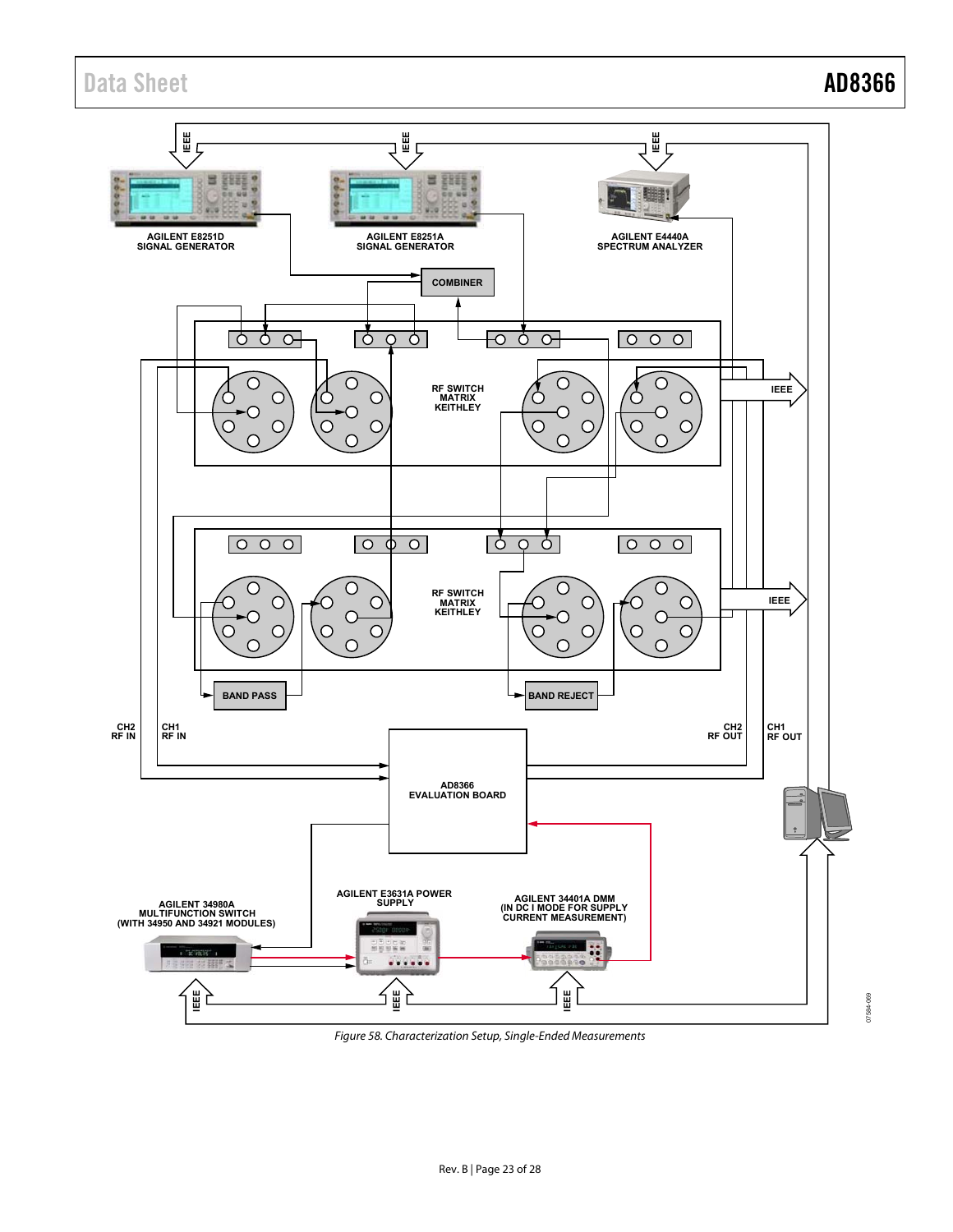**Rohde & Schwarz ZVA8** 551.4 結 蒜 ö  $\sqrt{200}$  $\overline{\circ}$  $\circ$   $\circ$   $\circ$  $\overline{\bigcirc}$ C Œ  $\circ$  $\mathsf{C}$ C у ტ Φ **RF SWITCH MATRIX KEITHLEY**  $\overline{O}$  $\overline{O}$ C O  $\overline{O}$ **CH2 IP CH2 IP AD8366 EVALUATION BOARD CH2 IM CH2 IM CH1 OP CH1 OM CH2 OP CH2 OM**  $\overline{a}$  $\overline{a}$ **AGILENT E3631A POWER SUPPLY BEBSB**  $...$ 07584070 07584-070

<span id="page-23-0"></span>Figure 59. Characterization Setup, Differential Measurements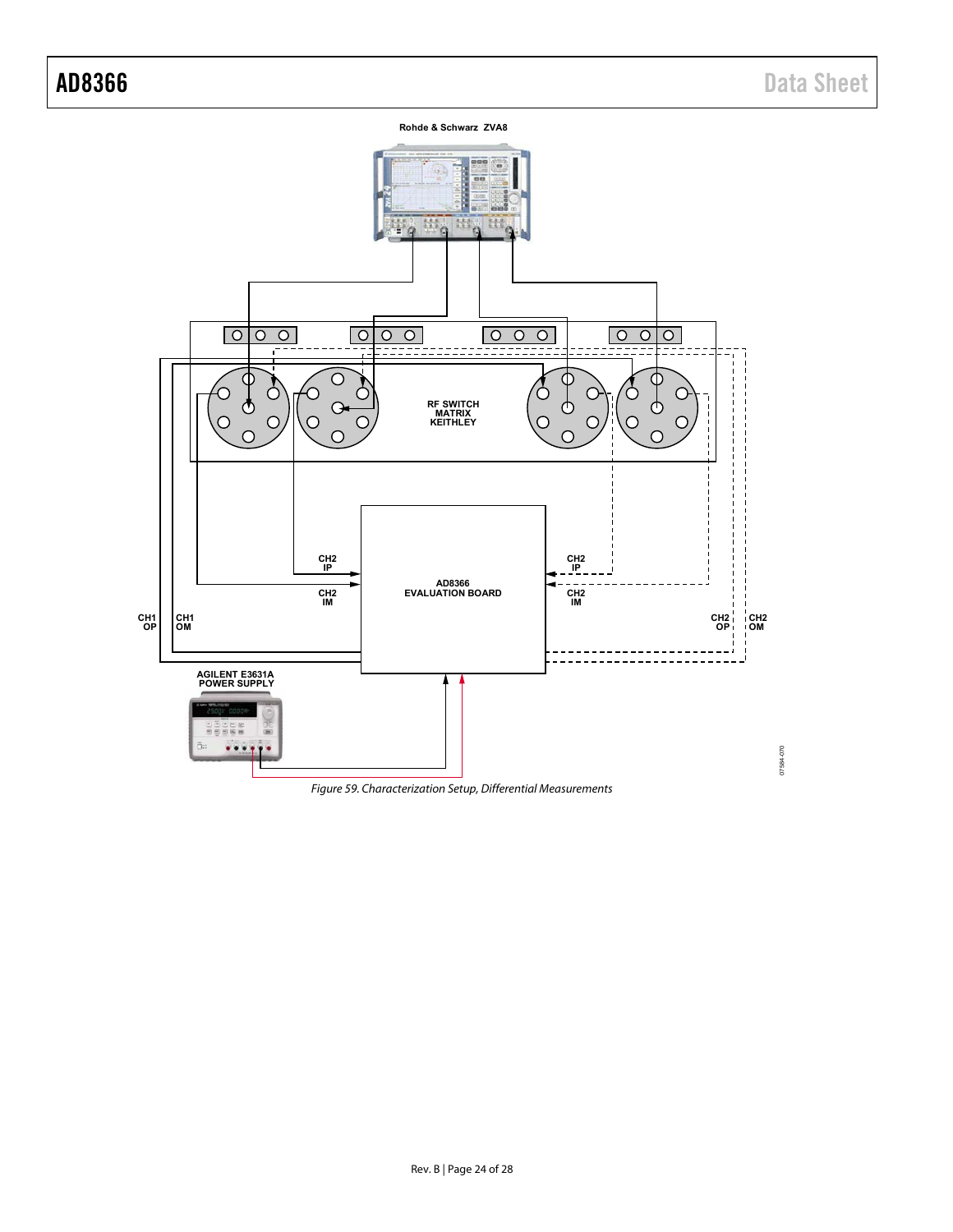## <span id="page-24-0"></span>EVALUATION BOARD

The schematic for the AD8366 evaluation board is shown i[n Figure 60.](#page-24-1) The board can be used for single-ended or differential baseband analysis. The default configuration of the board is for single-ended baseband analysis.



<span id="page-24-1"></span>*Figure 60. Evaluation Board Schematic*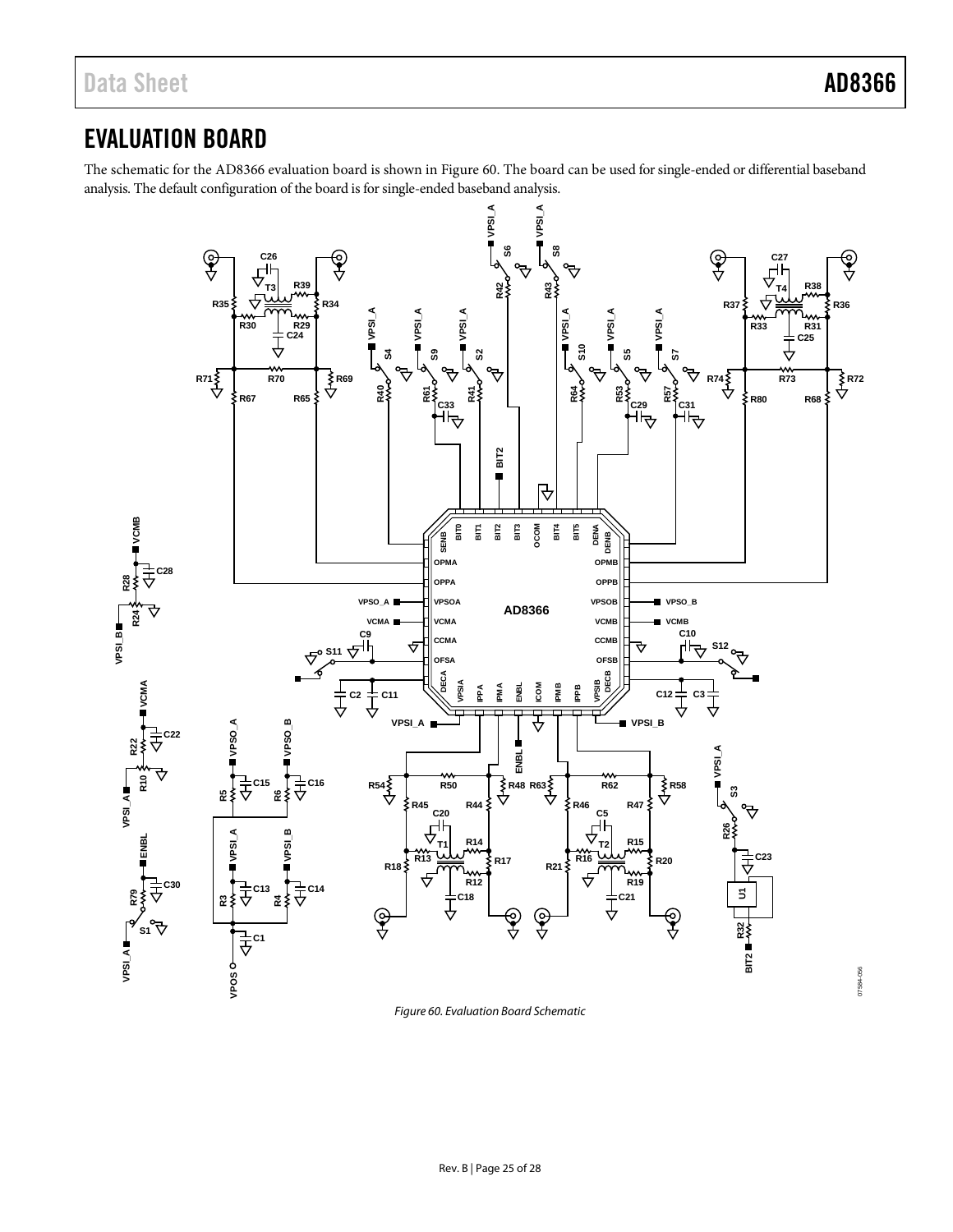07584-058

-058 7584



Figure 61. AD8366 Evaluation Board Printed Circuit Board (PCB), Top Side

Figure 62. AD8366 Evaluation Board PCB, Bottom Side

 $\subset$ 

| <b>Components</b>                                                                | <b>Function</b>                                                                                                                                                                                                                                                                                                                                                                                                                                                                                                                                                                                                                                                                | <b>Default Conditions</b>                                                                                                                                                                                                                              |
|----------------------------------------------------------------------------------|--------------------------------------------------------------------------------------------------------------------------------------------------------------------------------------------------------------------------------------------------------------------------------------------------------------------------------------------------------------------------------------------------------------------------------------------------------------------------------------------------------------------------------------------------------------------------------------------------------------------------------------------------------------------------------|--------------------------------------------------------------------------------------------------------------------------------------------------------------------------------------------------------------------------------------------------------|
| C1, C13 to C16, R3 to R6                                                         | Power supply decoupling. Nominal supply decoupling consists of a<br>0.1 $\mu$ F capacitor to ground followed by 0.01 $\mu$ F capacitors to ground<br>positioned as close to the device as possible.                                                                                                                                                                                                                                                                                                                                                                                                                                                                            | $C1 = 0.1 \mu F$ (size 0603),<br>C13 to C16 = 0.01 $\mu$ F (size 0402),<br>R3 to R6 = $0 \Omega$ (size 0603)                                                                                                                                           |
| T1, T2, C5, C18, C20, C21,<br>R12 to R21, R44 to R48,<br>R50, R54, R58, R62, R63 | Input interface. The default configuration of the evaluation board is<br>for single-ended operation. T1 and T2 are 4:1 impedance ratio baluns to<br>transform a 50 $\Omega$ single-ended input into a 200 $\Omega$ balanced differential<br>signal, R12 to R14 and R15, R16, and R19 are populated for appropriate<br>balun interface. R44 to R48 and R50, R54, R58, R62, and R63 are<br>provided for generic placement of matching components. C5, C18,<br>C20, and C21 are balun decoupling capacitors. R17, R18, R20, and<br>R21 can be populated with $0 \Omega$ , and the balun interfacing resistors<br>can be removed to bypass T1 and T2 for differential interfacing. | $T1, T2 = ADT4-6T+ (Mini-Circuits)$<br>C5, C20 = $0.1 \mu$ F (size 0402),<br>$C18$ , $C21 =$ do not install,<br>R12 to R16, R19, R44 to R47 = $0 \Omega$<br>(size 0402),<br>R17, R18, R20, R21, R48, R50, R54,<br>R58, R62, and R63 = open (size 0402) |
| T3, T4, C24 to C27, R29 to<br>R31, R33 to R39, R65, R67<br>to R74, R80           | Output interface. The default configuration of the evaluation board<br>is for single-ended operation. T3 and T4 are 4:1 impedance ratio<br>baluns to transform a 50 $\Omega$ single-ended output into a 200 $\Omega$ balanced<br>differential load. R29 to R31, R33, R38, and R39 are populated for<br>appropriate balun interface. R65, R67 to R74, and R80 are provided<br>for generic placement of matching components. C24, C25, C26, and<br>C27 are balun decoupling capacitors. R34 to R37 can be populated<br>with 0 $\Omega$ , and the balun interfacing resistors can be removed to<br>bypass T3 and T4 for differential interfacing.                                 | T3, T4 = $ADT4-6T+$ (Mini-Circuits),<br>C24, C25 = 0.1 µF (size 0402),<br>$C26$ , $C27 =$ do not install,<br>R29 to R31, R33, R38, R39, R65, R67,<br>R68, R80 = $0 \Omega$ (size 0402),<br>R34 to R37, R69 to R74 = open (size 0402)                   |

## **Table 5. Evaluation Board Configuration Options**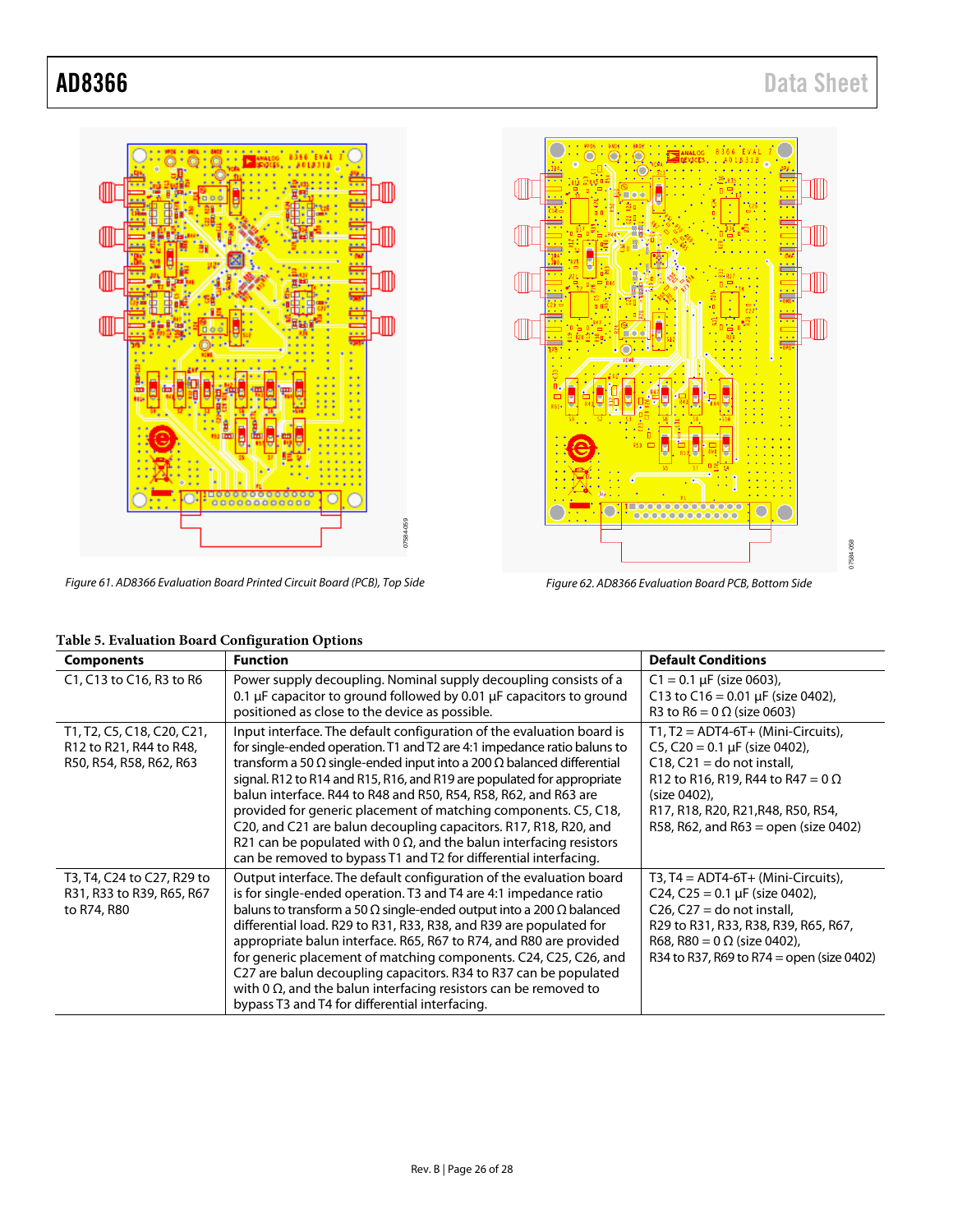| <b>Components</b>                                                              | <b>Function</b>                                                                                                                                                                                                                                                                                                                                                                                                                                                                                                                                                                                                                                                                                                                                               | <b>Default Conditions</b>                                                                                                                                                                                                 |
|--------------------------------------------------------------------------------|---------------------------------------------------------------------------------------------------------------------------------------------------------------------------------------------------------------------------------------------------------------------------------------------------------------------------------------------------------------------------------------------------------------------------------------------------------------------------------------------------------------------------------------------------------------------------------------------------------------------------------------------------------------------------------------------------------------------------------------------------------------|---------------------------------------------------------------------------------------------------------------------------------------------------------------------------------------------------------------------------|
| S1, S5, S7, R53, R57, R79,<br>C29, C30, C31                                    | Enable interface includes device enable and data enable.<br>Device enable. The AD8366 is enabled by applying a logic high<br>voltage to the ENBL pin. The device is enabled when the S1 switch is<br>set in the down position (high), connecting the ENBL pin to VPSI_A.<br>Data enable. DENA and DENB are used to enable the data path for<br>Channel A and Channel B, respectively. Channel A is enabled when<br>the S5 switch is set in the down position (high), connecting the DENA<br>pin to VPSI_A. Likewise, Channel B is enabled when the S7 switch is<br>set in the down position (high), connecting the DENB pin to VPSI_A.<br>Both channels are disabled by setting the switches to the up position,<br>connecting the DENA and DENB pins to GND. | $S1, S5, S7 =$ installed,<br>R53, R57 = 5.1 k $\Omega$ (size 0603),<br>$R79 = 10 k\Omega$ (size 0402),<br>$C30 = 0.01 \mu F$ (size 0402),<br>C29, C31 = 1500 pF (size 0402)                                               |
| S2, S3, S4, S6, S8, S9, S10<br>R26, R32, R40 to R43, R61,<br>R64, C23, C33, U1 | Serial/parallel interface control. SENB is used to set the data control<br>either in parallel or serial mode. The parallel interface is enabled when<br>S4 is in the up position (low). The serial interface is enabled when S4<br>is in the down position (high).<br>For SENB pulled low, BITO (S9) sets 0.25 dB gain, BIT1 (S2) sets 0.5 dB<br>gain, BIT2 (S3) sets 1 dB gain, BIT3 (S6) sets 2 dB gain, BIT4 (S8) sets<br>4 dB gain, and BIT5 (S10) sets 8 dB gain.<br>For SENB pulled high, BIT0 becomes a chip select (CS), BIT1 becomes<br>a serial data input (SDAT), and BIT2 becomes serial clock (SCLK). BIT3 to<br>BIT5 are not used in serial mode. U1 is used to deglitch the SCLK signal.                                                       | S2, S3, S4, S6, S8, S9, S10 = installed,<br>$R26 = 698 \text{ k}\Omega$ (size 0603),<br>R32, R40 to R43, R61, R64 = 5.1 k $\Omega$<br>(size 0603),<br>C23, C33 = 1500 pF (size 0603),<br>$U1 = SN74LVC2G14$ inverter chip |
| S11, S12, C9, C10                                                              | DC offset correction loop compensation.<br>The dc offset correction loop is enabled (high) with S11 and S12 for<br>Channel A and Channel B, respectively, when the enabled pins, OFSA/<br>OFSB, are connected to ground through the C9 and C10 capacitors.<br>When disabled (low), OFSA/OFSB are connected to ground directly.                                                                                                                                                                                                                                                                                                                                                                                                                                | $S11, S12 =$ installed,<br>C9, C10 = 8200 pF (size 0402)                                                                                                                                                                  |
| R10, R22, R24, R28, C22,<br>C <sub>28</sub>                                    | Output common-mode setpoint. The output common mode on<br>Channel A and Channel B can be set externally when applied to<br>VCMA and VCMB. The resistive change through the potentiometer<br>sets a variable VCMA voltage. If left open, the output common mode<br>defaults to V <sub>POS</sub> /2.                                                                                                                                                                                                                                                                                                                                                                                                                                                            | R10, R24 = 10 k $\Omega$ potentiometers,<br>R22, R28 = $0 \Omega$ ,<br>C22, C28 = $0.1 \mu$ F (size 0402)                                                                                                                 |
| C <sub>2</sub> , C <sub>3</sub> , C <sub>11</sub> , C <sub>12</sub>            | Reference output decoupling capacitor to circuit common.                                                                                                                                                                                                                                                                                                                                                                                                                                                                                                                                                                                                                                                                                                      | C2, C3 = $0.1 \mu$ F (size 0402),<br>C11, C12 = 0.01 µF (size 0402)                                                                                                                                                       |